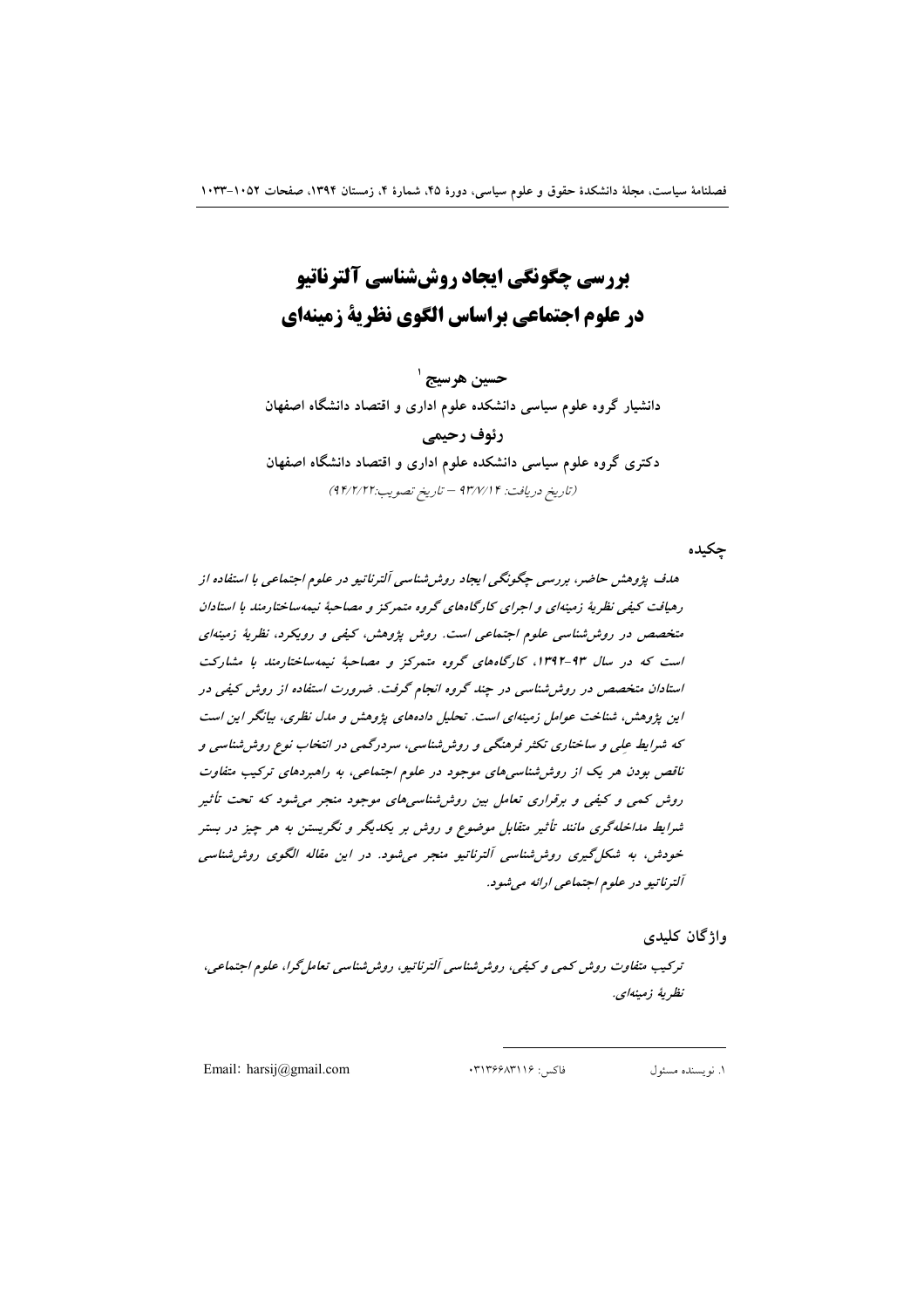مقدمه

روششناسی، شیوهٔ اندیشیدن دربارهٔ مطالعهٔ واقعیتهای اجتماعی است (استراوس و کوربین،۱۳۹۰). فیلیسین شاله (۱۳۵۰) در تعریف روششناسی میگوید: فلسفهٔ علمی را منطق عملی یا روششناسی [شناخت روش] نیز میتوان نامید. اما روش مجموعهای از ترتیبات عملی یا رویهها و تکنیکهایی است که برای گردآوری و تحلیل دادهها بهکار می آیند. اهمیت روششناسی این است که به ما کمک میکند ماهیت حقیقی واقعیتهای اجتماعی را درک كنيم. انسان نمي تواند به حقيقت مطلق دست يابد، اما اميد است يژوهش، انسان را به فهم بهتری از طرز کار جهان از جمله جهان اجتماعی رهنمون کند. این پژوهش به روش رویکرد نظریهٔ زمینهای انجام میگیرد. به گفتهٔ گلیزر، نظریهٔ زمینهای بهوجود آوردن نظریه بهصورت استقرایی از طریق تحلیل کیفی دادههای کیفی یا کمی است. در حقیقت در اینجا بین تحلیل کیفی و دادههای کیفی تمایز وجود دارد و تحلیل کیفی را میتوان روی دادههای کمی نیز انجام داد. برای مشخص کردن معنای واقعی تحلیل کیفی، گلیزر (۲۰۰۹) میگوید: تحلیل کیفی یعنی هر نوع تحلیلی که یافتهها یا مفاهیم و فرضیاتی را، مانند آنچه در نظریهٔ زمینهای است، تولید می کند که از طریق روشهای آماری بهدست نیامدهاند. به نظر استراوس و کوربین نظریهٔ زمینهای یک روششناسی عمومی برای توسعهٔ نظریه براساس گردآوری نظامهند دادهها و تجزیهوتحلیل آنهاست و در طول فرایند تحقیق ساخته و پرداخته می شود (استراوس و کوربین، ۱۳۸۵). بین مجموعهٔ دادهها و تجزیهوتحلیل آنها کنش متقابل وجود دارد. پاول در مورد کاربرد ماهیت مطالعات نظریهٔ زمینهای بهعنوان روششناسی میگوید: مطالعاتی است که از روش استقرایی؛ توسعهٔ منظم ردهبندیها و نظریهها؛ تحلیل جامع؛ توصیف و مقایسههای مداوم دادههای جمع آوریشده در مورد پدیدهها سود می جوید (Mansourian, 2006:3-5). برخی ویژگیهای روش نظریهٔ زمینهای عبارتند از: ۱. بیشتر نظریه را می سازد، نه آنکه آن را بیازماید؛ ۲. ابزار تحلیل را برای کار با انبوه دادههای خام در اختیار پژوهشگر قرار میدهد؛ ۳. به تحلیل گر کمک میکند تا معانی مختلف پدیدهها را نیز لحاظ کند؛ ۴. پژوهشگر را وا میدارد همزمان منظم و خلاق باشد و همچنین مفاهیمی را که سنگ بنای نظریهاند شناسایی کند، بيروراند و به هم ربط دهد (Strauss and Corbin,1998:4-8).

مراحل و ترتیبات مقایسه، طرح پرسش و نمونهگیری مبتنی بر مفهومهای نظری، مشخصههای اساسی روش شناسی زمینهای است که آن را از سایر روشها مجزا میکنند و ابزار يروراندن نظريه را در اختيار مي گذارند (Strauss,1987:6-7). روششناسي كه اغلب نظرية زمينهاي خوانده میشود، در اصل توسط دو جامعهشناس أمریکایی به نامهای بارنی گلیزر و أنسِلم استراوس بهوجود آمده است ( Glaser, 1978,1992; Glaser & Strauss,1967; Strauss, 1987). بر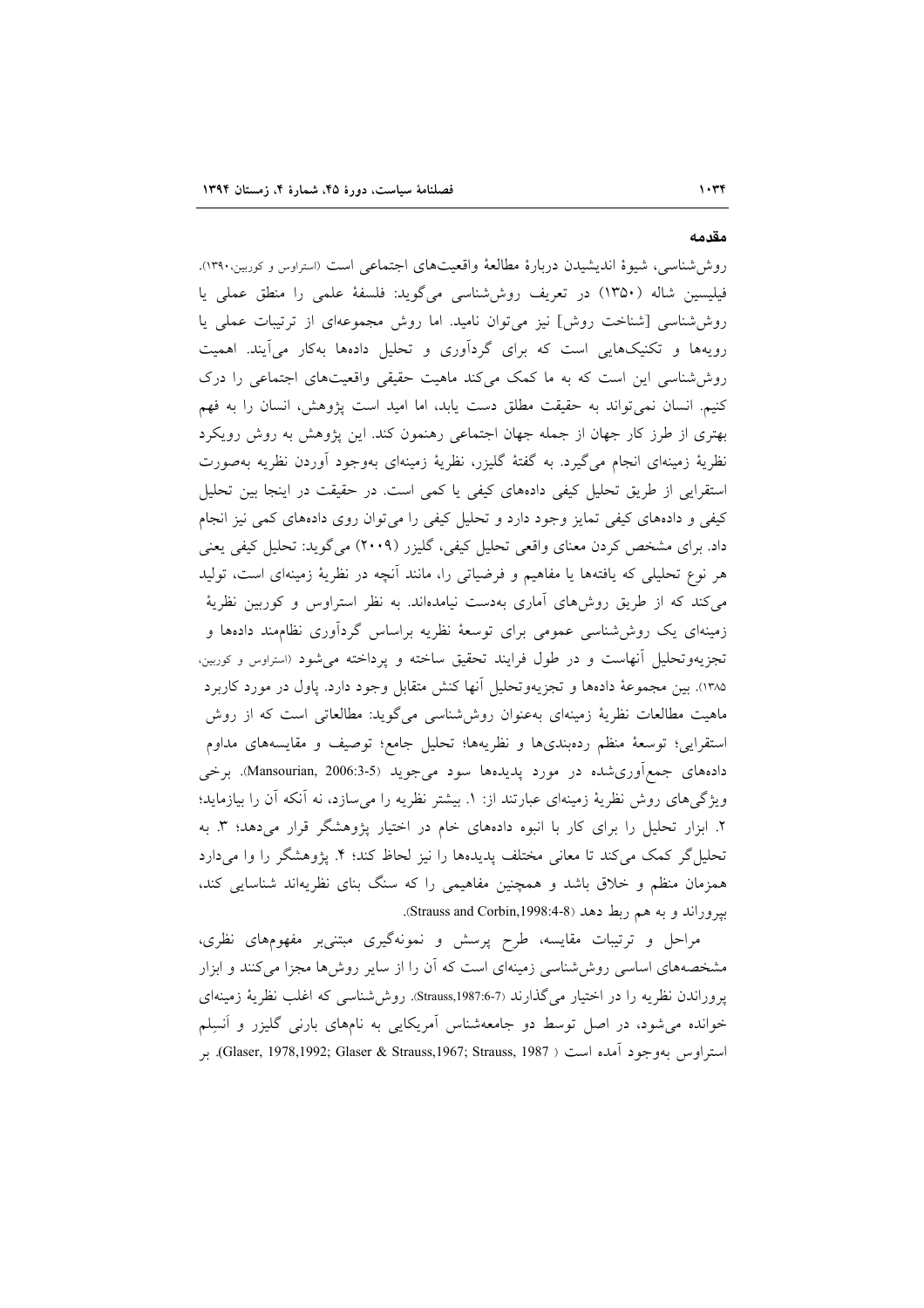این اساس، هدف اصلی این تحقیق، بررسی چگونگی ایجاد روششناسی آلترناتیو در علوم اجتماعی براساس نظریهٔ زمینهای است. با توجه به موارد مطرحشده، پرسشهایی که این پژوهش بهدنبال پاسخ به أنهاست عبارتند از: روششناسی ألترناتیو چیست؟ روششناسی الترناتيو چگونه ايجاد مى شود؟ چرا روش شناسى الترناتيو در حال حاضر ضرورت دارد؟ براى پاسخ به این پرسشها از روش نظریهٔ زمینهای استفاده شده است. با بهرهگیری از این روششناسی به روش کیفی، تلاش داریم در حد امکان به پرسشهای مذکور پاسخ دهیم. بهمنظور پاسخ به پرسشهای مذکور، این مقاله در دو بخش سازماندهی شده است: در بخش اول با رویکرد توصیفی، روششناسی و روش پژوهش توضیح داده میشود و در بخش دوم، انواع کدگذاری و تحلیل دادههای حاصل از مصاحبه به روش نظریهٔ زمینهای انجام می گیرد تا با توصیف، مفهومسازی و ارائهٔ مدل، در نهایت چگونگی ایجاد روششناسی الترناتیو در علوم اجتماعی مشخص شود.

# روش تحليل دادهما و نمونهگيري

در روش نظریهٔ زمینهای، گردآوری دادهها و تحلیل آنها یک در میان انجام میگیرد. تحلیل با نخستین مصاحبه و مشاهده أغاز و به مصاحبه و مشاهدهٔ بعدی منجر میشود و مصاحبهٔ بعدی با تحلیل بعدی و مصاحبه و کار میدانی پس از آن ادامه می یابد -10:Gtrauss and Corbin,1990.10) (12 در روش نظریهٔ زمینهای گردآوری دادهها را تحلیل هدایت میکند. ازاین رو در جریان پژوهش میان پژوهشگر و عمل پژوهش تعامل دائمی وجود دارد. عینیت برای رسیدن به تفسیر بی طرفانه و دقیق از رویدادها ضرورت دارد. از آن طرف حساسیت پژوهشگر برای درک ظرایف و معناهای دادهها و تشخیص ربط بین مفاهیم لازم است. هم عینیت و هم حساسیت برای کشف لازماند؛ گوهر کشف برقرار کردن ارتباط محکم میان آنچه از قبل میدانستیم با آنچه تا اکنون ناشناخته مانده است (Strauss, & Corbin, 1987). در روش نظرية زمينهاى حدود پنجاه مصاحبه یا مشاهده برای مطالعه کافی دانسته شده است (3-1:Sandeloswski,1995). در تحقیقات کیفی، اشباع ارتباط نزدیکی با حجم نمونه دارد و تکرار نکات مهم و برجسته در صورت ادامهٔ مطالعه، نشانهٔ کفایت حجم نمونه است. در این تحقیق پس از تعیین پرسشها و طراحی چارچوب طرح در مراحل میانی، با توجه به امکانات مطالعهٔ میدانی، دادهها از طریق مصاحبههای نیمهساختاریافته گردآوری شد. در تحقیق حاضر بیش از صد مصاحبهٔ عمیق و نیمهساختاری در میان استادان متخصص در روششناسی در دانشگاهها و پژوهشکدههای تهران، اصفهان و قم در سال ۹۳-۱۳۹۲ انجام گرفت.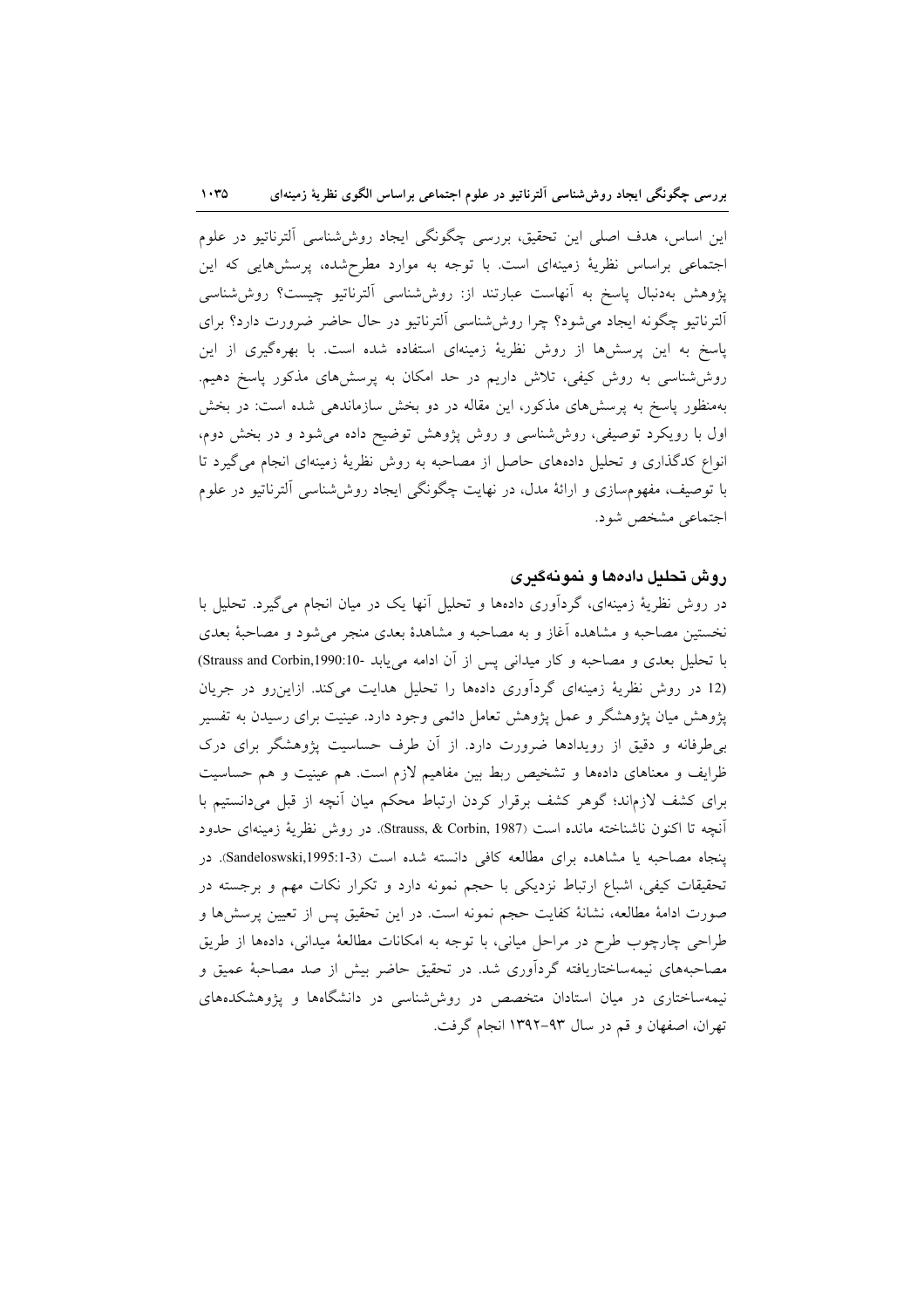#### ينشننة موضوع از نظر مصاحبهشوندگان

از نظر مصاحبهشوندگان، صاحبنظران داخل کشور برای بومیسازی در ایران سه رویکرد زیر را مطرح كردهاند:

۱. عدمای از صاحب نظران بومی سازی علوم اجتماعی در ایران، بحث تغییر مبانی علوم اجتماعی را مطرح کردهاند؛ به این معنا که باید مبانی هستی شناسی و معرفتشناسی اسلامی را به روشهای تحقیق حاکم ساخت؛ یعنی روشهای جدید تحقیق، در پارادایم اسلامی مطرح شود. بنابراین به طرح و تدوین روششناسی متفاوت از روششناسیهای موجود در علوم اجتماعی، براساس مبانی اسلامی معتقدند.

۲. آیتالله مصباح و پژوهشگاه حوزه و دانشگاه معتقدند، تعریف انسان باید از هستی شناسی و معرفت شناسی اسلامی اخذ شود و روش۵ای وحیانی در کنار روشهای تجربی موجود، بهکار گرفته شود تا بتوان مسائل موجود در جامعهٔ اسلامی را بررسی کرد؛ یعنی ايجاد تلفيق بين روش غرب و ايران.

۳. عدهای دیگر که در فرهنگستان علوم اسلامی فعالیت دارند، معتقدند که باید منطق تا فلسفهٔ روش و روششناسی را از متون دینی بهدست آورد. بهعبارت دیگر، معتقدند در کنار احکام تکلیفی، احکام ارزشی و توصیفی وجود دارد که آن احکام توصیفی، احکام منطق و روش تحقیق هستند. بنابراین به نظر آنها، با ابداع این مبانی میتوانیم به بررسی مسائل جمهوری اسلامی بیردازیم و تمدن جدید اسلامی را بسازیم.از نظر پژوهشگران فرهنگستان ما باید بین دین، عقل و تجربه رابطه برقرار کنیم؛ یعنی روشی را طرح کنیم که حاصل ضرب این سه منبع شناخت را بهدست دهد.

از نظر مصاحبهشوندگان مقالهٔ حاضر، دیدگاههای مذکور در مورد بومیسازی علوم اجتماعی در ایران، چیستی و چرایی مطرح کردهاند، اما چگونگی تحقق روششناسیهای مورد نظرشان را توضیح ندادهاند؛ یعنی این دیدگاهها کلی!ند و وارد جزییات نشدهاند. از نظر مصاحبهشوندگان گزارههایی که ما در اختیار داریم، از نظریههای غربی اخذ شده است، زیرا ما نهادهایی مانند برنامه و بودجه، بانک، مجلس، بورس، بنگاهها، تولید دانش بنیاد، بیمه و… را از غرب گرفتهایم. اصول حاکم بر برخی نهادها مانند بانک، با ارزش۵ای ما تضاد دارد، مانند بهرهٔ بانکی و هنوز اقدامی اساسی انجام نگرفته است تا اصولی بر بانکهای ایران حاکم شود که ضمن ایجاد انگیزهٔ سپردهگذاری در میان مردم جامعه، مشکل شرعی نیز نداشته باشد. بنابراین، نظریه باید در اجرا بر واقعیتهای موجود در جامعهٔ ایران منطبق باشد. برای این کار نظریههای غربی باید پالایش و بومی سازی شود. در این میان روششناسی الترناتیو پیشنهادی این مقاله بهعنوان الگوی روش شناسی، می تواند در تولید نظریهٔ بومی و بومی سازی و پالایش نظریههای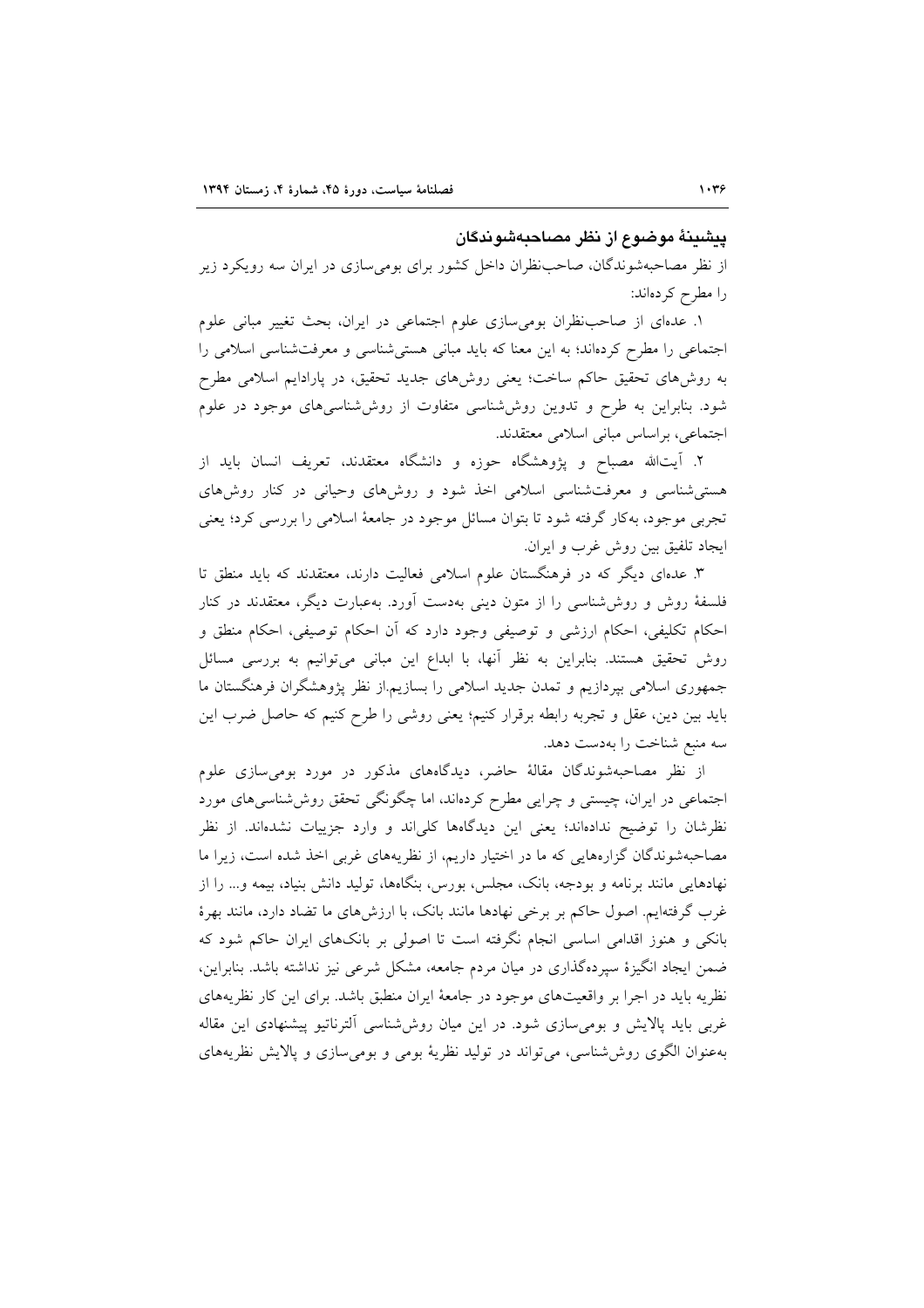غربی به ما کمک کند. در مجموع باید نهادهای مذکور تغییر یابد. در صورت اصلاح نهادها، می توان براساس آنها نظریهپردازی کرد. هرچند نظریه باید با واقعیتها منطبق باشد، کارکرد نظریه این است که میتواند واقعیتها را نیز تغییر دهد و اصلاح کند. سؤالی که در این زمینه مطرح میشود این است که چرا نظام فلسفی مبتنیبر اندیشهٔ اسلامی در ایران تأسیس نشده است تا نظام معرفتی ما مبتنی بر آن شکل بگیرد؟ مصاحبهشوندگان بیان داشتند، پاسخ به این پرسش به بررسی تحلیلی تاریخ فلسفه در جهان اسلام، نیاز دارد. از نظر آنها فلسفهٔ اسلامی در گذشته از فلسفهٔ مضاف مانند فلسفهٔ سیاسی فاصله گرفت و انتزاعی شد. این مسئله موجب شد فلسفه به گرداب جدایی از واقعیتها بیفتد که هنوز ادامه دارد. برای مثال در غرب مدینهٔ فاضله با رنسانس و نوزایی تحقق یافت که مبتنی بر فلسفهٔ مدرنیسم بود، اما مدینهٔ فاضلهٔ فارابی در اندیشهٔ اسلامی جای نداشت و هیچ جای جهان اسلام نیز مصداق نداشته و ندارد. در ایران نیز نوعی دوگانگی یا دوییت بین حوزه و دانشگاه وجود دارد. بنابراین در روش دانشگاه و حوزه نیز این دوگانگی وجود دارد. در واقع دوگانگی بین حوزه و دانشگاه موجب دوگانگی روششناسی حوزه و دانشگاه نیز شده است. در ایران دانشگاه روششناسی خود را از دانشگاه می گیرد، ولی حوزه در زمینهٔ فقه کار میکند. سایر علوم اسلامی در حوزه در حاشیه قرار دارند. ازاین٫رو روششناسی فقه بسیار مورد توجه حوزه است. از آنجا که کار اصلی حوزه فقه است، روششناسی فقه غلبه پیدا کرده است. از سوی دیگر، کار بین رشتهای در ایران زیاد رونق ندارد، ولی کار بین رشتهای در کشورهای پیشرفته بهتر انجام میگیرد. در واقع روششناسی تا حدی مرهون کار بین٫شتهای مانند فلسفهٔ علم است. کشورهای توسعهیافته بهدلیل نهادینه شدن انواع رشتههای بینررشتهای، هاضمهٔ بهتری برای علوم اجتماعی از خود نشان دادهاند. ایران در زمینهٔ روششناسی مانند حوزههای دیگر پیشرفت چندانی ندارد. علت این وضعیت، سنت تاریخی ایران است. در انگلستان و بقیهٔ کشورها مکتبخانههای قدیمی توسعه یافتند و دانشگاههای امروز شدند. اما مکتبخانههای ایران توسعه پیدا نکردند. مکتبخانههای قدیمی ایران نتوانستند خودشان را با علم جدید وفق دهند و هاضمهٔ خوبی نداشتند تا توسعه پیدا کنند و دانشگاه شوند. در سال ۱۷۵۰ انقلاب صنعتی در اروپا رشد کرد، ولی این فرایند در سیستم سنتی ایران رسوخ نکرد و سیستم مکتبخانههای قدیمی این کشور نتوانست به دانشگاه تبدیل شود و علوم مختلف را در خود جا دهد. در زمان رضاشاه دانشگاه به شیوهٔ غربی وارد کشور شد؛ یعنی دانشگاه که در زمینهٔ غرب توسعه یافته بود، وارد زمینهٔ ایران شد. امیرکبیر در این زمینه با تأسیس دارالفنون پیشروست. از تأسیس دارالفنون سیستم دوقطبی یا دوگانگی حوزه و دانشگاه در کشور شکل گرفت. مکتبخانههای قدیمی نتوانستند دارالفنون را در خود هضم کنند و توسعه دهند. در نتیجه، بهطور رسمی دانشگاه در سال ۱۳۱۳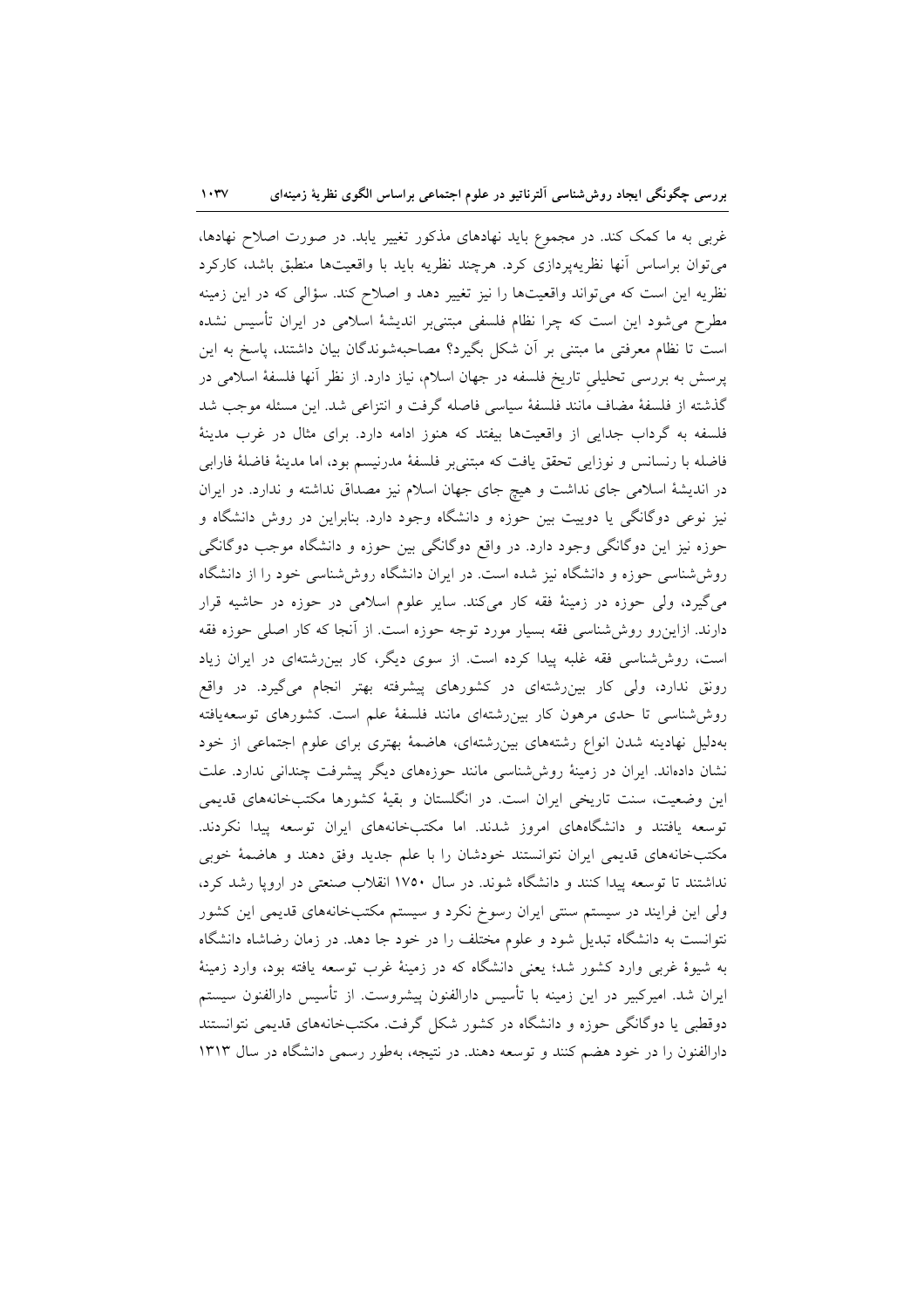توسط رضاشاه تأسیس شد. سیستم دوقطبی از آن زمان که میان دانشگاه و حوزه شکل گرفت، در کنار هم تا اکنون کار کردهاند. چهار تا پنج قرن قبل، دانشگاه در لندن ایجاد شد، درحالی که دانشگاه جندیشاپور ۲۰۰۰ سال سابقه دارد؛ یعنی به دورهٔ ساسانیان (پیش از ظهور اسلام) برمیگردد. پس کشور ایران دانشگاه را خیلی قبل از سال ۱۳۱۳ داشته است. با ورود اسلام به ایران که مربوط به دورهٔ بعد از ساسانیان است، ایران جزیی از قلمرو خلافت شد. قرون چهارم و پنجم اوج شکوفایی علمی ایران است. بعدها با ظهور غزنویان و سلجوقیان، رونق علمی در ایران از بین رفت. در این دوره دانشگاهها به نظامیه تبدیل شدند و تحت سلطهٔ حکومت قرار گرفتند. در نتیجه، علوم، در این مقطع از تاریخ ایران، توسعه نمی،یابد. در زمان صفویان نیز سیستم رسمی روحانیت شیعه شکل گرفت و حوزهٔ علمیه رونق پیدا کرد و به زمان قاجار رسید. در این دوره نیز مکتبخانهها به دانشگاه تبدیل نشدند و در نتیجه با سقوط قاجار، رضاشاه، دانشگاه را از غرب وارد ایران کرد. در مورد کارکرد دیگر دانشگاه در کنار آموزش (پژوهش) از أنجا كه تحصيلات تكميلي بيشتر كار پژوهشي انجام مىدهد، بەدليل اينكه تحصیلات تکمیلی سابقهٔ زیادی در ایران ندارد، کار پژوهشی نیز در ایران اندک است و سابقهٔ زیادی ندارد. بنابراین ایران تا اکنون موفق به تأسیس نظام فلسفی مبتنی,بر اندیشهٔ اسلامی نشده است. در نتیجه نمی تواند روششناسی بومی مبتنی بر نظام فلسفی خود داشته باشد. تحصیلات تکمیلی که با کار پژوهشی تولید علم میکند، در ایران در دههٔ ۱۳٦۰ تأسیس شده است. پس تحصیلات تکمیلی در ایران نوظهور است، اما در غرب از قبل بوده و تحصیل کنندگان ما در مقاطع تحصیلات تکمیلی قبل از دههٔ ۱۳٦۰تحصیل کردهٔ غرب بودهاند. ازاین رو هنوز در ایران مشخص نشده که آیا علوم اجتماعی یک کل است که بخشی از آن در دانشگاه و بخشی در حوزه قرار دارد؟ یا اگر همهٔ آنها مربوط به حوزه است نقش دانشگاه در این میان چیست؟ یا اگر مربوط به دانشگاه است، حوزه چه نقشی باید داشته باشد؟ رابطهٔ دانشگاه و حوزه چگونه باشد؟ پاسخ به این پرسشها به تحقیق دیگری نیاز دارد که در این مجال نمی گنجد.

در مجموع به دلایل مذکور سنت علمی قدیمی ما زمینهٔ لازم را برای توسعهٔ فلسفه فراهم نمی کرد. برای مثال ملاصدرا که بر خلاف تفکر آن مکتبخانههای سابق یا سیستم سنتی آموزش فکر کرد، سالها مخفی زندگی کرد و مجبور به فرار از دست علما شد. بعدها خلفای اسلامی ظهور یافتند و پول زیادی برای ترجمه خرج کردند. از این طریق میراث علمی یونان وارد جهان عرب شد و در اختیار جهان اسلام قرار گرفت. در ایرن نیز در قرون سوم و چهارم میراث علمی یونان توسعه یافت. بنابراین روششناسی بومی به تأسیس نظام فلسفی نیاز دارد و تا زمانی که نظام فلسفی مبتنی بر اندیشهٔ اسلامی–ایرانی تأسیس نشود، ایران، روششناسی بومی مستقلَّی نخواهد داشت. بر این اساس در این مقاله تلاش میشود روششناسی آلترناتیوی ارائه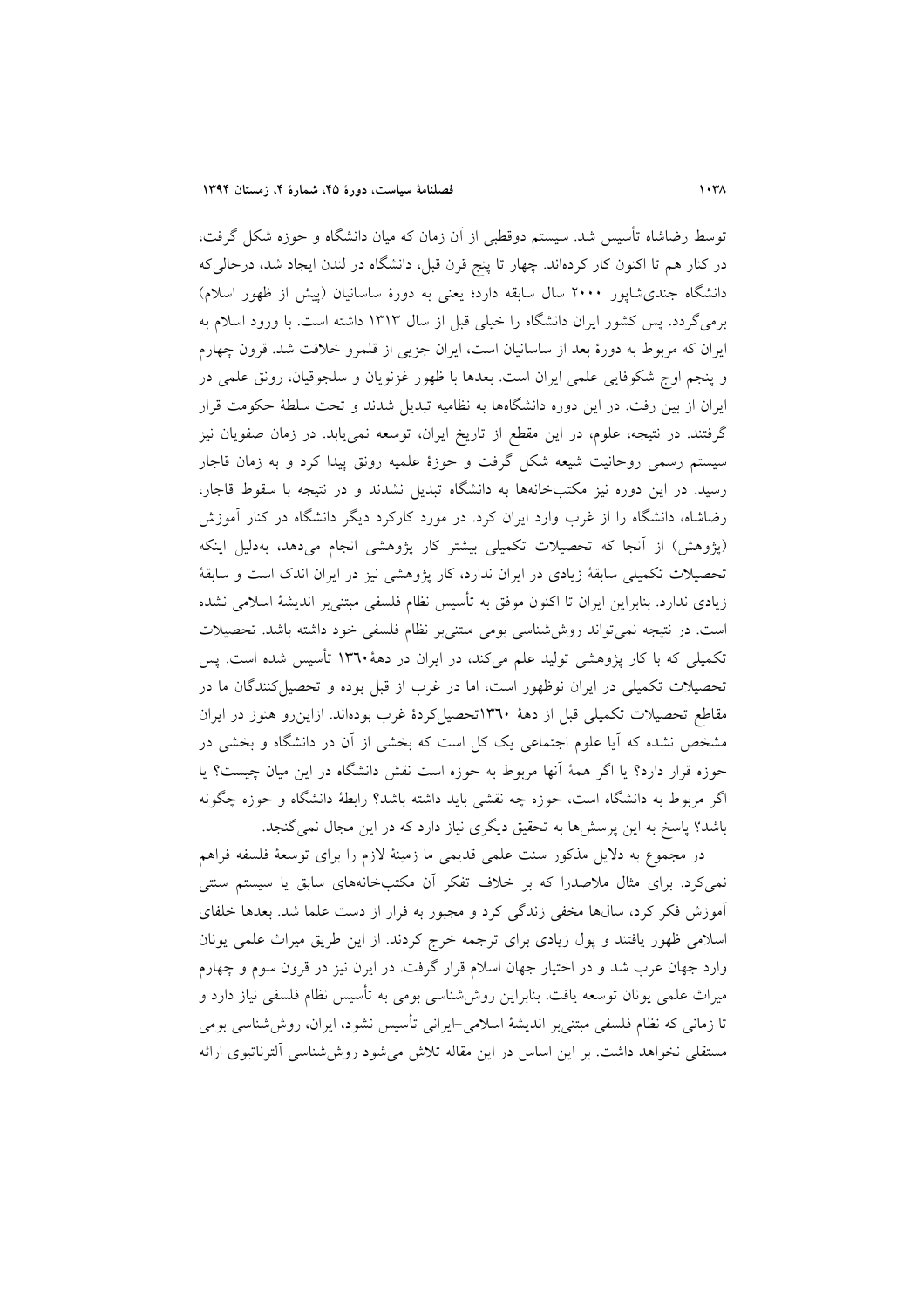شود تا حداقل با مبانی فرانظری و جهانبینی ما تطابق بیشتری داشته باشد و بتوان از آن برای پالایش نظریههای غربی استفاده کرد. در نتیجه در پژوهش حاضر تلاش می شود روش شناسی مذکور در علوم اجتماعی، ارائه شود.

# کدگذاری باز، محوری و گزینشی روششناسی آلترناتیو

در این بخش برای کدگذاری روششناسی آلترناتیو، سؤال مصاحبهکننده از مصاحبهشوندگان این است که روششناسی آلترناتیو در علوم اجتماعی چیست؟ چگونه ایجاد می شود و در حال حاضر چه ضرورتی دارد؟

## نظرمصاحبهشوندگان تا مرحلهٔ اشباع نظرى

تکثر روششناسی، ضرورت تعیین نحوهٔ استفاده از اَنها در پژوهش علوم اجتماعی را چند برابر کرده است [تکثر روششناسی و سردرگمی در انتخاب نوعی از آن]. روششناسیهای موجود در علوم اجتماعی مشکل دارند، زیرا ناقصاند و بهتنهایی برای پاسخ به پرسشهای پژوهش کافی نیستند [ناقص بودن هر یک از روششناسیهای موجود در علوم اجتماعی]. با برقراری تعامل و مبادلهٔ بین روششناسیهای موجود در علوم اجتماعی میتوان روششناسی الترناتيو ايجاد كرد [برقرارى تعامل بين روششناسي هاى موجود]. براى طرح روششناسى الترناتيو و بومي مي توان از افقهاي فكرى گادامر استفاده كرد،ز يعني هر بومي افق خاص خودش را دارد. بنابراین باید در آن افق نگریسته شود [نگریستن به هر چیز در بستر خودش]. اينجا مي تواند محل تولد روش شناسي بومي باشد [افق خاص داشتن روش شناسي بومي]. روش شناسی انتقادی و تفسیری اگر افقشان به هم نزدیک شوند، میتوانند آلترناتیو و رویکرد جدیدی بهوجود اَورند [روششناسی تعاملگرا، روششناسی اَلترناتیو و بومی]. موضوع بر روش تأثیر میگذارد و هر روشی نیز متناسب با موضوع مورد بررسی توسط پژوهشگر انتخاب میشود [تأثیر متقابل روش و موضوع بر یکدیگر]. روششناسی اَلترناتیو را میٍتوان از طریق ترکیب روش کمی و کیفی به شکل متفاوت در علوم اجتماعی ایجاد کرد [ترکیب متفاوت روش كمي و كيفي]. روششناسي الترناتيو ممكن است پيامدهايي داشته باشد. از جمله می توان به مواردی مانند حل مسائل بومی و نظریهپردازی اشاره کرد. همچنین روششناسی آلترناتيو موجب ايجاد توازن بين موضوعات مختلف علوم اجتماعي و روششناسي اين علوم می شود [روش شناسی اَلترناتیو رفع کنندهٔ نیازهای پژوهشی]. بنابراین تنها اعتباری که می توان به روش بومی داد، تکثر فرهنگی است [اعتبار روششناسی بومی بهدلیل تکثر فرهنگی]. اینکه از چه راهی و با چه ابزاری پیش برویم، تحت تأثیر این است که زمینهٔ فرهنگی و تاریخی چیست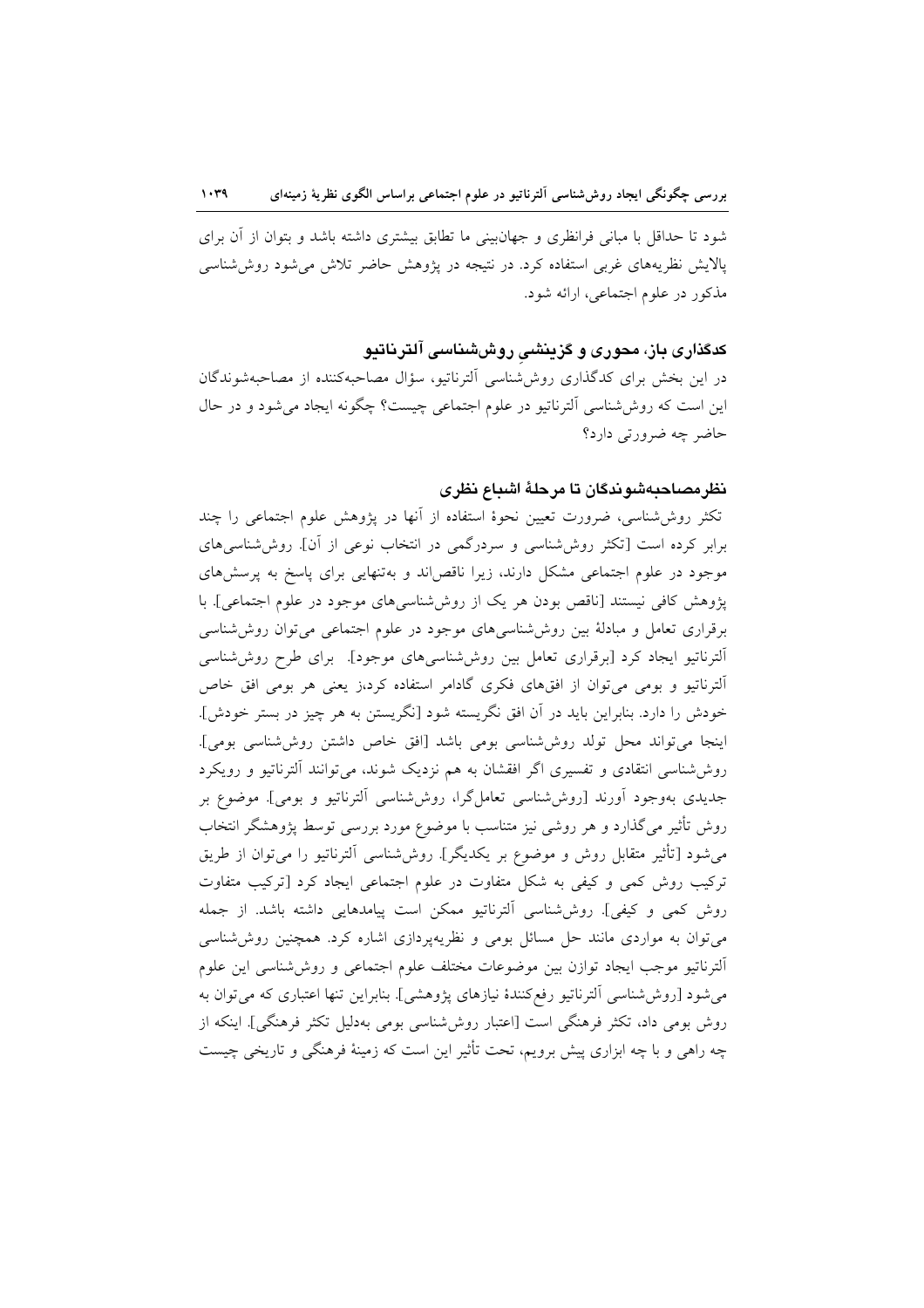[تأثیر زمینهها بر انتخاب نوع روش]. با وجود این، با همین روششناسیهای موجود در صورت برقرار کردن تعامل و مبادلهٔ میان أنها بهمنظور تکامل یافتن روششناسی های موجود، می توان به پرسش های پژوهش پاسخ داد [پروراندن روششناسی های موجود در علوم اجتماعي].

#### يادداشت تحليلى نخست

در این یادداشتهای تحلیلی برای جلوگیری از افزایش حجم مقاله و بهدلیل اینکه امکان تحلیل همهٔ کدهای ذکرشده در اینجا وجود ندارد، صرفاً سه مورد از آنها که اهمیت بیشتری دارند، تحلیل می شوند. نخستین چیزی که در این پاراگراف اهمیت بیشتری دارد، مفهوم «مبنای روششناسی بومی تکثر فرهنگی» است. هر یک از این مفاهیم به چه معناست. روششناسی به معنای چگونگی اندیشیدن در مورد پدیدهها، حوادث و رویدادها، بومی سازی نیز یعنی منسوب به بوم که به معنای سرزمین خاص است و تکثر فرهنگی نیز به معنای بسیار شدن یا زياد شدن يا بودن علم و معرفت، ارجها و ارزشها يا عقل و تدبير است (فرهنگ لغت معين، دمخدا و عمید). بهنظر می رسد بهتر است برای روشن شدن معنای روششناسی بومی، موضوع نظریهٔ بومی را شناسایی کنیم که چه تفاوتها و تشابهاتی از لحاظ ویژگیها و ابعاد این ویژگیها با نظرية مورد نظر پوزيتيويستها دارد. از منظر معرفتشناسي مي توان نظرية بومي را در راستاي نظریهپردازی پستمدرن بهشمار آورد (تولید نظریهٔ بومی بهدلیل نهادینه شدن و بهکارگیری نظريههاي پستمدرن در جهان، قابل توجيه علمي نيز است). نظريهپردازان مكتب فرانكفورت از جمله هوركهايمر و آدورنو با نقد عقل مدرن سعى مىكنند از ديدگاه شىءگونه به انسان فاصله بگیرند و آن را مطالعه کنند. اندیشمندان یستمدرنی همچون گادامر، فوکو و دریدا با نقد نگاه پوزیتیویستی به نظریهٔ علمی بهعنوان پدیدهٔ خالی از ارزش، به مسئلهٔ دخالت فرهنگ در آن میپردازند. به همین دلیل میتوان گفت ادامهٔ راه مطالعات انتقادی، نقطهٔ عزیمت مطلوبی برای بومی کردن نظریههای علوم اجتماعی است، زیرا دخالت فرهنگ در نظریههای علوم اجتماعی و خالی نبودن آنها از ارزشها، زمینهٔ تکثر نظریهها و تقسیم آن را فراهم میکند و تا زمانی که تکثر فرهنگی بر جهان حاکم است، امکان شکل گیری یکپارچگی فرهنگی و نظريههاي علمي در علوم اجتماعي وجود ندارد.

بنابر نگاه تفهمي موضوعات علوم اجتماعي بهدليل شدت حساسيت و سيال بودن فرهنگي و تغییراتی که در محیطهای مختلف پیدا می کنند، همواره موضوعاتی منحصر به فردند و اگر به لحاظ نظری تعمیمپذیر باشند، بهدلیل تنوع فراوانی که در موضوعات آنهاست، بهسادگی تعمیمپذیر نیستند. در جهان دو نوع تفاوت قابل شناسایی است؛ یکی تفاوت بین رفتار و قصد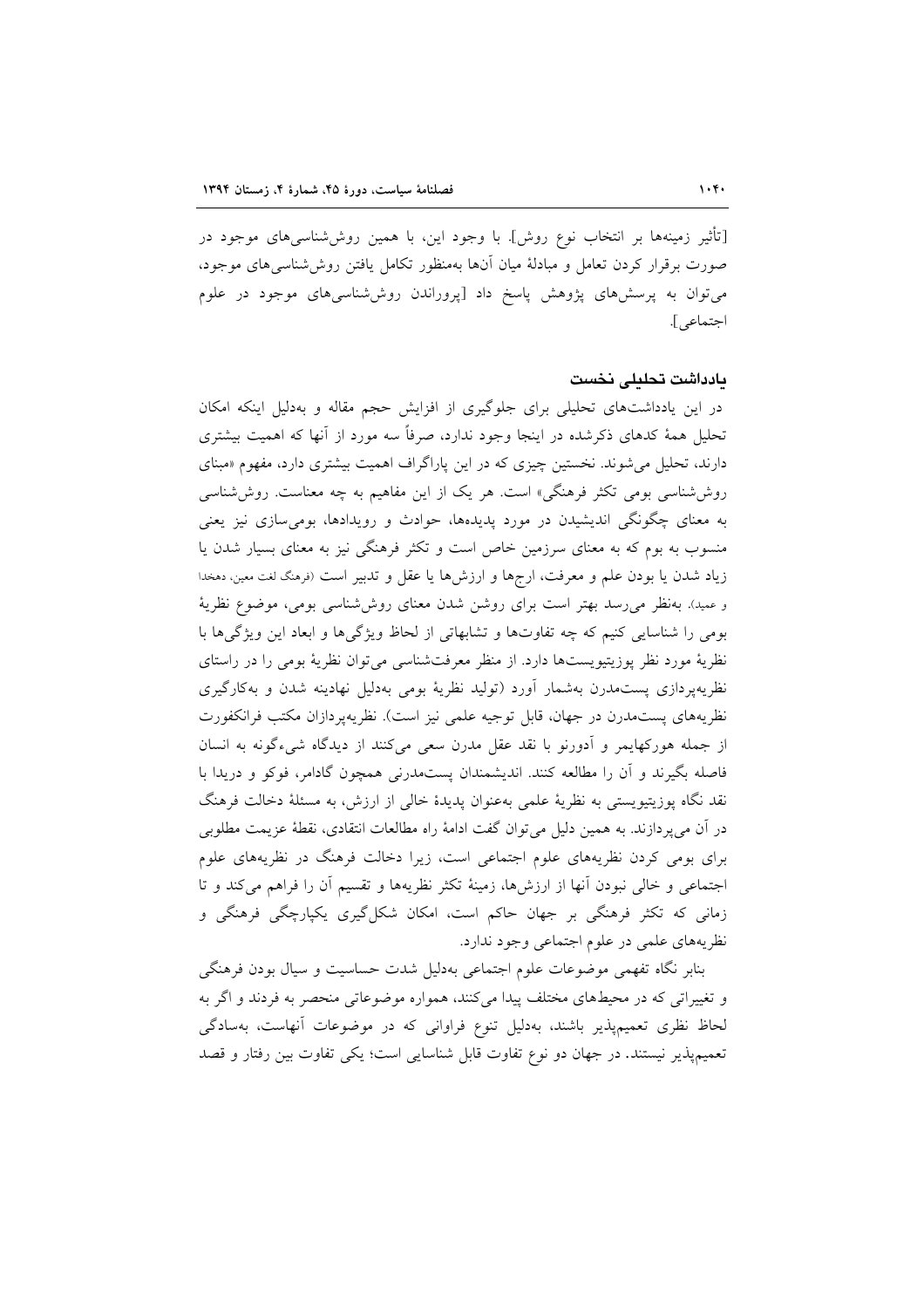و انگیزهٔ افراد در یک جامعهٔ خاص که ناشی از انتخاب و اختیار افراد است و نوع دیگر تفاوت میان افراد، به تفاوت افراد یک جامعه با جامعهٔ دیگر مربوط می شود که این نوع تفاوت علاوهبر انتخاب متفاوت می تواند ناشی از زمینه، ارزشها، دین و معانی متفاوت باشد. تفاوتی که مبنای تکثر فرهنگی است، تفاوت ناشی از انتخاب فردی نیست، بلکه تفاوتی است که از یک سو با اقتدار یا باقی ماندن مرز و بوم ارتباط دارد و از سوی دیگر ناشی از تفاوتهای فرهنگی بهخصوص تفاوتهای دینی و مذهبی است. آنچه مانع اصلی یکپارچگی فرهنگی می شود و تکثر فرهنگی را حفظ می کند، حاکمیت ادیان و مذاهب مختلف در جهان است و تا زمانی که مرز و بوم باقی مانده است و دین واحد بر بشریت حاکم نباشد، امکان یکپارچگی فرهنگی بهطور کامل و بدون تعارض وجود ندارد. در فرهنگ، عناصر اعتقادی مانند دین و مذهب وجود دارد و اعتقادات افراد را نمی توان بهسادگی تغییر داد. تفاوتهای دینی، مردمان را از یکدیگر جدا میکند. اعتقادات و دین و مذهب مشترک، افراد را بهسوی هم میکشاند و موجب اعتماد و همکاری میشود. این وضع پرسش۵ایی را برمیانگیزد. برای مثال اقتدار و نظام معنایی چگونه مبنای تکثر فرهنگی قرار گرفته است؟ آیا علم نیز مانند فرهنگ میتواند متکثر باشد؟ آیا تکثر روششناسی، موجب تکثر علم شده است؟ درصورتیکه تکثر روششناسی، موجب تکثر علم شود، در بین روششناسیهای متکثر کدامیک از آنها برای تولید علوم اجتماعی بومی مناسب است؟ آیا روششناسی بومی میتوان تولید کرد؟ اینها پرسشهایی است که باید در فرایند بومیسازی در ذهن پژوهشگران باشد.

## يادداشت تحليلى دوم

مفهوم مهم دیگر در پاراگراف بالا، «روششناسی تعامل گر» است. هر یک از این مفاهیم به چه معناست. روششناسی به معنای چگونگی اندیشیدن در مورد پدیدهها، حوادث و رویدادها، و تعامل گرا نیز یعنی دادوستدکننده . روششناسی تعامل گرا روششناسی است که از طریق پروراندن روششناسی انتقادی و تفسیری و نزدیک کردن افق آنها به یکدیگر و با استفادهٔ ابزاری از روششناسی پوزیتیویستی بهدست میآید. بنابراین برقراری تعامل برای مبادلهٔ ویژگیها و ابعاد ویژگیها بین روششناسی انتقادی، تفسیری و پوزیتیویستی میتواند به ایجاد روششناسی تعامل گرا در علوم اجتماعی منجر شود. أنچه ضرورت روششناسی تعامل گرا ایجاد کرده این است که هیچکدام از روششناسیهای انتقادی، تفسیری و پوزیتیویستی نمي توانند همهجانبهنگري را در مطالعهٔ موضوعات مختلف در علوم اجتماعي تحقق بخشند، زیرا با وجود ادعای هر یک از روششناسهها به کلی و جامع بودن، ناقص و جزیهاند و تنها با برقراری مبادله و تعامل بین روششناسیهای مذکور، روششناسی کامل و جامع تحقق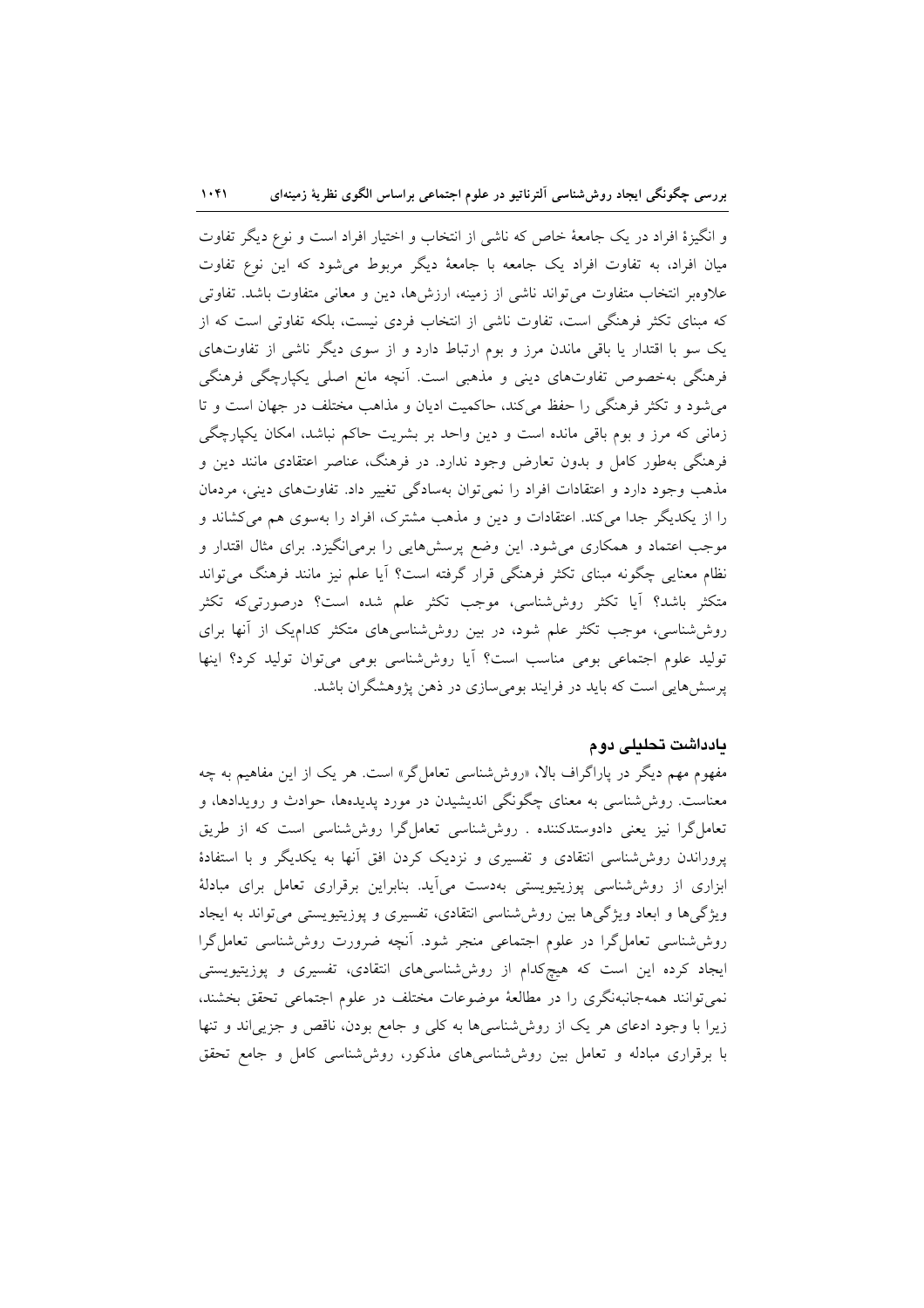می،یابند؛ یعنی در پژوهش حاضر، روششناسی انتقادی، تفسیری و پوزیتیویستی زیرمجموعهٔ روش شناسی تعامل گرا محسوب می شوند. ازاین رو لازم است تعاملی بین روش شناسی های موجود برقرار شود تا ویژگیها و ابعاد ویژگیهای روششناسیهای موجود در علوم اجتماعی جرح و تعدیل شوند. توجه روششناسی انتقادی به بی طرف نبودن علم، حساسیت به وضعیت جامعه، امکان استفادهٔ روش کمی و کیفی در آن، تجویز و تبیین ساختارهای اجتماعی، پیوند دادن نظریه با عمل، توجه به عینیت و ذهنیت و نسبت بین آنها، توجه به تغییر و تحول و مواردی از این دست، از نقاط قوت این روششناسی است. از سوی دیگر رادیکال بودن، بی توجهی به جنبههای مثبت سنت، ایدئولوژی کردن علم بهدلیل تعیین هدف رهایی بخشی برای علم، انعطافناپذیری، بی توجهی به انتقادها، بدبینی افراطی به وضع موجود و تلاش برای تغییر آنها و مواردی از این دست، از ضعفهای این روششناسی است که انتقادهایی را در پی داشته است. روششناسی انتقادی می تواند از طریق تعامل با روش شناسی تفسیری ضعفهای خود را برطرف کند. از طریق تعامل با روششناسی تفسیر و پوزیتیویستی میتواند ویژگی محافظهکاری را از روششناسیهای مذکور بگیرد و از این طریق ویژگی رادیکال بودن خود را تعديل كند.

روششاسی انتقادی و پوزیتیویستی می توانند توجه به دانش عامه را از روششناسی تفسیری بگیرند و ویژگی خود را که تأکید صرف بر دانش دانشمندان متخصص است، تعدیل كنند؛ همچنین از این طریق نظریههایی را ارائه دهند كه كمتر انتزاعی و منطبق با واقعیتهای اجتماعی باشند، زیرا دانش عامه تا حدود زیادی واقعیتهای جامعه را در درون خود دارد. همچنین می توانند با اخذ و توجه به دانش عامه بهعنوان ویژگی روششناسی تفسیری، ویژگی بدبینی و پست شمردن آگاهی عامهٔ خود را تعدیل کنند. تعامل بین أنها موجب میشود هر سه روششناسی هم به دانش عامه و هم به دانش متخصصان توجه کنند و نظریههای معتبرتری را در علوم اجتماعی ارائه دهند. روششناسی انتقادی برای علم هدف تعیین کرده است؛ هدف علم را رهایی انسان میداند. این هدف با هدف حقیقتیابی علم ناسازگار است. از سوی دیگر، روششناسی تفسیری هدف علم را فهم معانی رفتارکنشگران انسان تلقی میکند، آن هم فهم آنچه کنشگران خود به زبان می آورند. درحالی که خودکنشگران گاهی بهدلیل دانش ناکافی نمی توانند معنای رفتارشان را تبیین کنند یا اصلاً ناخودآگاه رفتاری انجام میدهند. همچنین گاهی افراد تحت تأثیر ساختارها رفتار میکنند و نمیدانند منشأ رفتارشان از کجاست، ولی رفتاری انجام میدهند یا گاهی از روی اجبار بدون قصد و نیت قبلی رفتاری انجام میدهند. همچنین ممکن است بهدلیل ملاحظات شخصی، اجتماعی، سیاسی و … علت یا دلیل رفتار خود را برای پژوهشگر مطرح نکنند.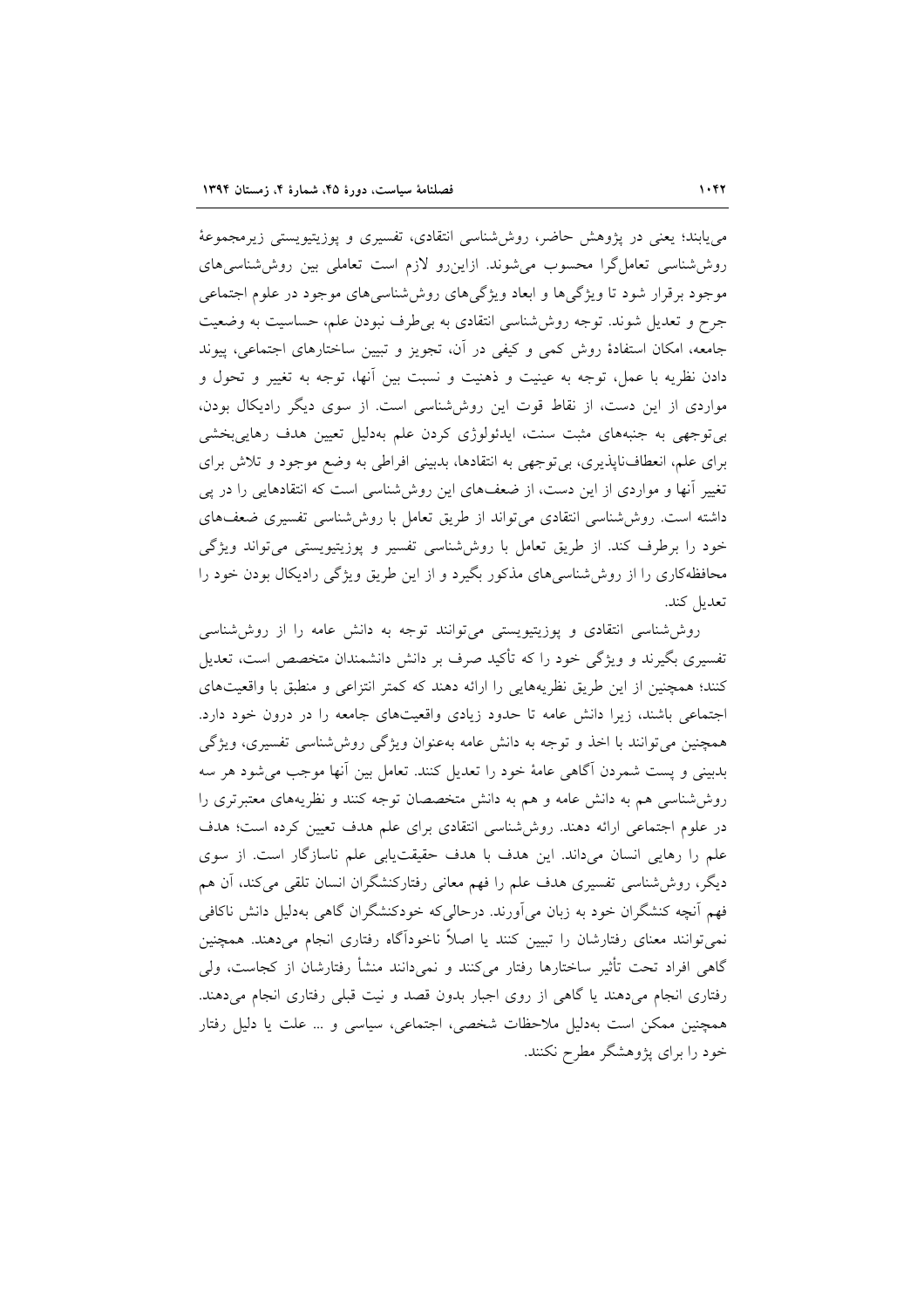روششناسی انتقادی و تفسیری غایت حقیقتیاب علم را در نظر نمیگیرند و از هدف علم دور میشوند، اما روششناسی پوزیتیویستی غایت علم را دستیابی به حقیقت میداند. بنابراین روششناسی تفسیری و انتقادی میتوانند این ویژگی را از روششناسی پوزیتیویستی بگیرند و اهداف انحرافی را که برای علم در نظر گرفتهاند کنار بگذارند. تأکید صرف بر دانش عامه از سوی روششناسی تفسیری برای فهم رفتار کنشگران کافی نیست. موضوع علوم اجتماعی نیز صرفاً رفتار افراد نیست، بلکه ساختارهای اجتماعی، ارزشها، سنتها و… نیز جزو موضوع علوم اجتماعیاند. روششناسی پوزیتیویستی به مطالعهٔ ساختارها و رفتار قابل مشاهده می پردازد و انگیزههای رفتار و معانی آن را نایده می گیرد و به ارادهٔ انسان توجه ندارد و انسان را تابع ساختارهای جامعه تلقی میکند. از سوی دیگر توجه به لایههای زیرین ساختارها و ارزشها، بیشتر مورد توجه روششناسی انتقادی است. ارادهٔ انسان، معانی رفتار، قصد و انگیزهٔ افراد نیز بیشتر مورد توجه روششناسی تفسیری است تا جایی که تأکید زیاد این روششناسی بر معانی ممکن است موجب نادیده گرفتن رفتار قابل مشاهده و ساختارها شود. ملاحظه می شود ساختار، کارگزار و ارزشها که موضوعات علوم اجتماعی اند، در هیچکدام از روششناسیهای مذکور بهصورت جامع بررسی نمیشوند و هر کدام بخشی از موضوعات علوم اجتماعی را بررسی میکنند نه همهٔ آنها را. ازاینرو برقراری مبادله بین آنها موجب می شود موضوعات مذکور در روش شناسی تعامل گرا که مجموعهٔ سه روش شناسی مذکور است، بهتر بررسی شود و همهجانبهنگری تحقق یابد. تأکید بر فهم نسبی و اینکه حقیقت چیزی است که بر زبان جاری میشود، موجب شکل گیری ویژگی ذهنیگرایی و نسبی گرایی در روششناسی تفسیری شده است. همچنین این روششناسی حقیقت را دستنیافتنی میداند. علت اینکه روششناسی تفسیری حقیقت را دستنیافتنی میداند، این است که نظریهپردازان آن معتقدند در عصر جدید بهدلیل شبیهسازی و مدل $\omega$ ازی در اثر گسترش وسایل اطلاعاتی و ارتباطی، دروغ به راست و راست به دروغ تبدیل می شود و چیزهای مصنوعی از چیزهای واقعی، واقعیتر نشان داده میشود. ازاینررو تشخیص اینکه چه چیزی واقعی است و چه چیزی ساختگی، دشوار است، به این دلیل نتیجه می گیرند که حقیقت دستنیافتنی است.هرچند مدل سازی مشکلات زیادی را برای تشخیص درست از نادرست به وجود آورده است:اماانسان می تواند با بهکار بردن ابزارهای پیشرفته، درست و حقیقت را از نادرست و ساختگی تمییز دهد. دشواری در دستیابی به حقیقت به معنای دستنیافتنی بودن حقيقت نيست. محافظهكار بودن، تأكيد صرف بر توصيف، تأكيد صرف بر فهم، نسبي گرايي و ذهنی گرایی، از جمله ویژگیهای روششناسی تفسیری است که ضعف این روششناسی محسوب می شود و موجب بروز مشکلاتی در این روش شناسی شده است. هرچند پدیدههای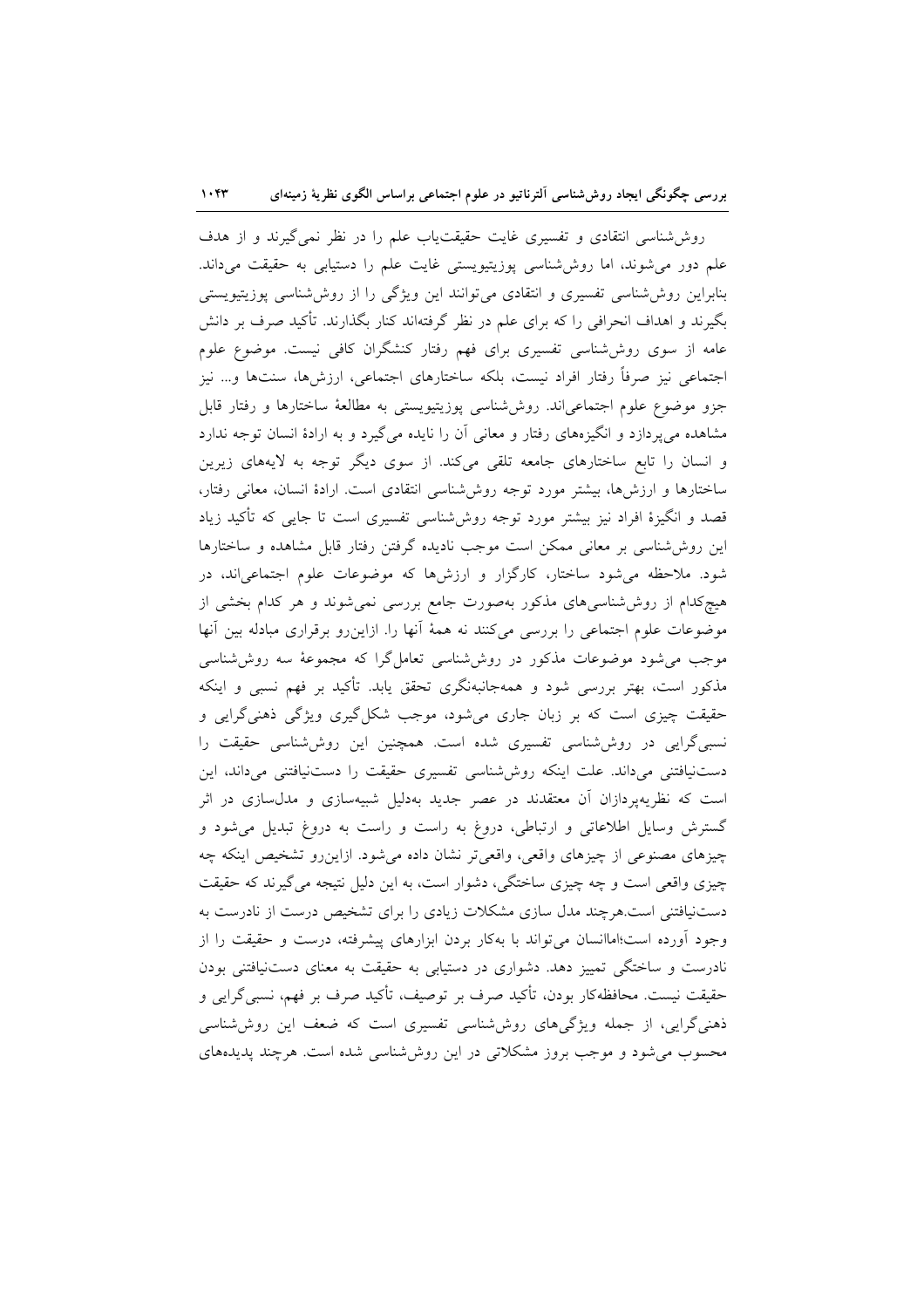اجتماعی برساختهٔ اجتماع است، ساختارهای اجتماعی مانند فرهنگ، قوانین، سنتها، سیاست، اقتصاد، نهادهای مختلف اجتماعی، اّداب و رسوم و عرف، تجارب و مهارتهای افراد، تربیت و شخصیت تکوین یافتهٔ افراد و... پس از شکل گیری و نهادینه شدن، بهسادگی قابل تغییر نیستند و فرصتها و محدودیتهایی برای کارگزاران ایجاد میکنند. بنابراین نوعی ثبات در عین تغییرپذیری در پدیدههای اجتماعی وجود دارد. روششناسی انتقادی و تفسیری زیاد بر برساختگی و تغییر تأکید دارند و ثبات و تداوم را در ساختارهای مذکور اجتماعی در نظر نمی گیرند. در جریان مبادلهٔ بین روششناسی های موجود، روششناسی انتقادی و تفسیری می توانند ویژگی ثبات را از روش شناسی پوزیتیویستی اخذ کنند و در ویژگی تغییر افرطی خود جرح و تعدیل ایحاد کنند. از این طریق ویژگی ثبات در کنار تغییر در روششناسی انتقادی و تفسیری ایجاد می شود. همچنین ویژگی علم خالی از ارزش نیست، درست است، اما نباید این اصل به ارزش محوری در روششناسی انتقادی و تفسیری تبدیل شود. در این زمینه در این ویژگی باید بهویژه در روششناسی انتقادی جرح و تعدیل صورت گیرد و در کنار تأکید بر این اصل، راهکارهای مهار دخالت دادن ارزشها نیز مورد توجه قرار گیرد. برای مهار دخالت ارزش نیز میتوان مبادلهای بین روششناسی انتقادی و تفسیری از یک سو، و روششناسی پوزیتیویستی از سوی دیگر برقرار کرد. بی طرفی ارزشی مورد تأکید روششناسی پوزیتیویستی است و علم آمیخته با ارزش نیز با ابعاد زیاد مورد تأکید روششناسی انتقادی و تفسیری است، اما در واقع بر خلاف دیدگاه روششناسیهای مذکور، نه علم کاملاً آمیخته با ارزش است و نه کاملاً بی طرف است. لازم است در جریان برقراری مبادله میان روششناسیهای مذکور جنبههایی از ویژگی یکدیگر را مبادله کنند تا این دیدگاه در روششناسیهای مذکور شکل بگیرد که علم هرچند بی طرف نیست و ارزش۵ا در آن دخالت دارد، می توان دخالت ارزش۵ا را مهار کرد و به حداقل رساند. روششناسی تعامل گرا بهدلیل اینکه در این پژوهش روششناسی های مذکور زیرمجموعهٔ آن مفروض گرفته شده، میتواند این وضعیت را در خود تحقق بخشد. از نظر مشاركت كنندگان، دغدغهٔ تفسیرگرایان پرداختن به تفاوتهای بنیادین واقعیتهای طبیعی و اجتماعی و همچنین روش مناسب برای تحقیق در مورد آنهاست. اما روشهای علوم طبیعی می توانند با اصلاح کم و بیش، برای علوم اجتماعی نیز مناسب باشند. بنابراین علوم اجتماعی نه روشی کاملاً مستقل از روش علوم طبیعی دارد و نه صرفاً به روشهای علوم طبیعی محدود است. بین روشهای علوم مختلف تفاوتهای مهمی در کنار شباهتها، وجود دارد. در این زمینه نیز لازم است مبادلهای بین ویژگی قائل بودن به تفاوت روش علوم طبیعی و علوم اجتماعی، روششناسی تفسیری و انتقادی و ویژگی تأکید بر شباهت روش علوم طبیعی و اجتماعی، روششناسی پوزیتیویستی برقرار شود تا علاوهبر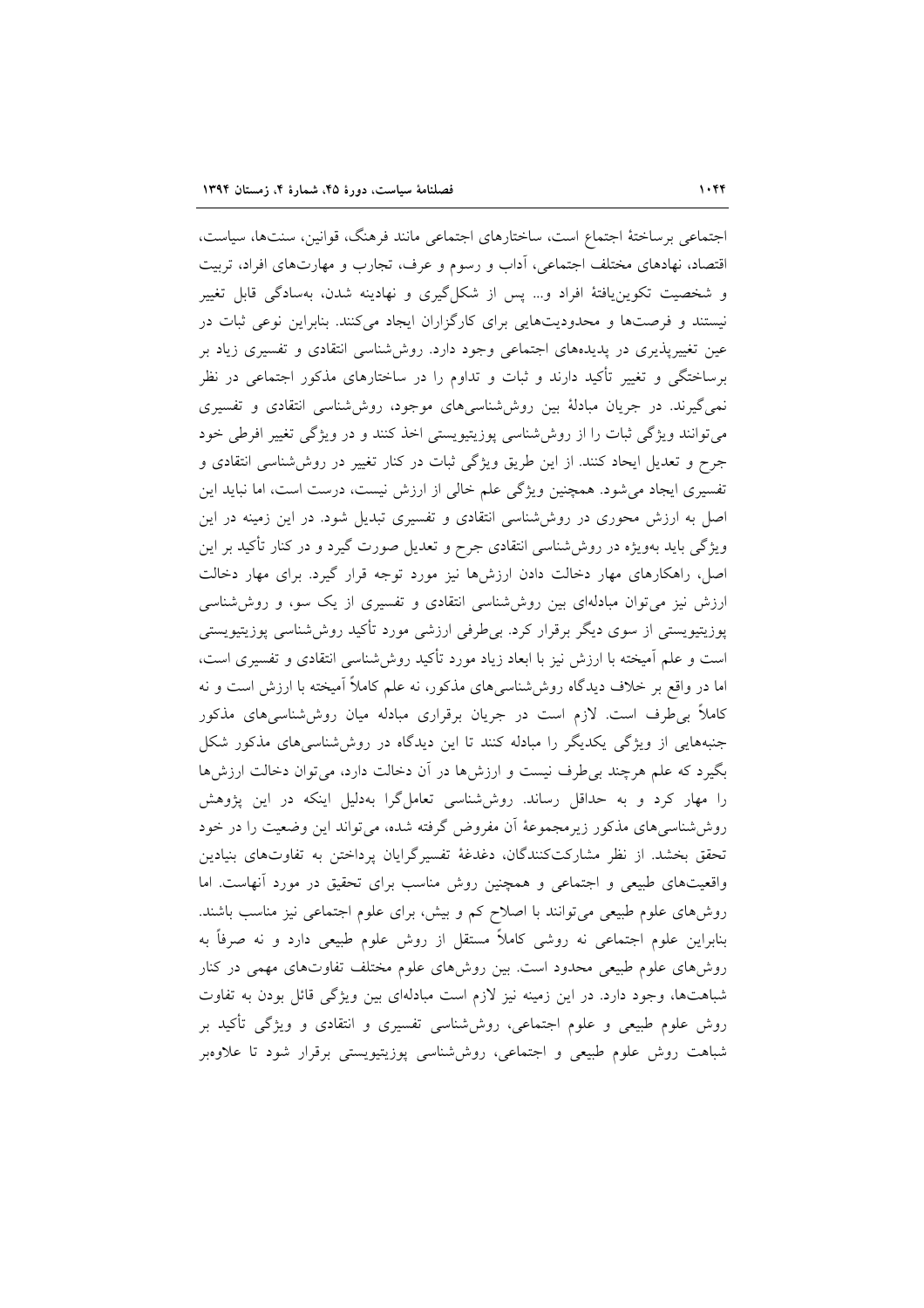شباهتها، تفاوتهای روش علوم طبیعی و علوم اجتماعی نیز مورد توجه قرار گیرد. از این طریق ویژگی بینابینی مذکور نیز، در روششناسی تعامل گرا که براساس فرض ما مجموعهٔ روششناسی پوزیتیویستی، انتقادی و تفسیری است، تحقق می یابد.

تأکید بر عاملیت صرف که موجب ارادهگرایی میشود و امکان تبیین، پیش بینی و تعمیم را از بین می برد، و تأکید صرف بر ساختار که موجب نادیده گرفتن اراده و انگیزهٔ انسان، توجه صرف بر ساختار و تبدیل انسان به شیء بهمنظور تحقق امکان تعمیم و پیش بینی در روششناسی پوزیتیویستی میشود، هر دو ایراد دارد؛ زیرا انسان بین جبر و اختیار قرار گرفته است. در نظر گرفتن تعامل بین ساختار و کارگزار در مطالعات علوم اجتماعی امکان توصیف،تبیین،تعمیم و پیش بینی محتاطانهٔرا فراهم می سازد. پروراندن روششناسی تفسیری، پوزیتیویستی و انتقادی در جریان برقراری تعامل مداوم بین آنها، امکان رفع این مشکلات را در راستای شکل گیری روش شناسی تعامل گرا فراهم می سازد. در این زمینه نیز مبادلهای می توان برقرار کرد. روششناسی انتقادی به ساختار و کارگزار توجه دارد، اما نه کاملاً ساختار را بررسی میکند و نه کاملاً کارگزار؛ زیرا دانش عامه را پَست میشمارد و همهٔ کارگزاران را مورد توجه قرار نمیدهد، بلکه صرفاً کسانی را در نظر دارد و آگاه میکند که آنها را تحت سلطه محسوب میکند. از سوی دیگر، در نقد ساختارهای جامعه بسیار رادیکال عمل کرده و جنبههای مثبت آنها را لحاظ نمی کند و خواستار تغییر همهٔ آنهاست. درحالی که جنبههای مثبتی در ساختارهای جامعه وجود دارد و در جریان بازسازی یا اصلاح آنها باید مدنظر قرار گیرد یا برخی ساختارها کارکرد مثبتی دارند و مشکلی ندارند و در نتیجه نیازمند تغییر نیستند. بنابراین در مورد این ویژگی نیز، روششناسی پوزیتیویستی میتواند ویژگی ساختارگرایی خود را در اختیار روششناسی تفسیری قرار دهد و روششناسی تفسیری نیز ویژگی ارادهگرایی خود را در اختیار روششناسی پوزیتیویستی بگذارد و از این طریق روششناسی های مذکور می توانند ویژگی توجه به ساختار و کارگزار را با هم داشته باشند و در ویژگی ساختارگرایی صرف یا ارادهگرایی صرف خودشان جرح و تعدیل ایجاد کنند. این ویژگی بینابینی نیز در الگوی روششناسی تعامل گرا بهعنوان مجموعه روششناسیهای مذکور تحقق می،یابد. از نظر مصاحبهشوندگان، باید از هرمنوتیک آغاز کرد، اما در هرمنوتیک نباید ماند، زیرا نمیتوانیم تبیین کنیم. باید با گفتوگو شروع کرد، اما باید تبیین نیز کرد. نباید ارزش را دخالت داد، ولی مَفَرى از آن نيست؛ زيرا انسان موجودى اجتماعى است و نمى توان زمينهها را كنار گذاشت. پدیدههای اجتماعی وجودی مستقل دارند و می توان آنها را داوری کرد و نسبی گرایانه برخورد نکرد. از جمله مشکلات روش،شناسی تفسیری تأکید زیاد بر فهم و نادیده گرفتن تبیین از یک سو و از سوی دیگر تأکید زیاد بر تفاوتها و بیتوجهی به تشابهات رویدادها، حوادث و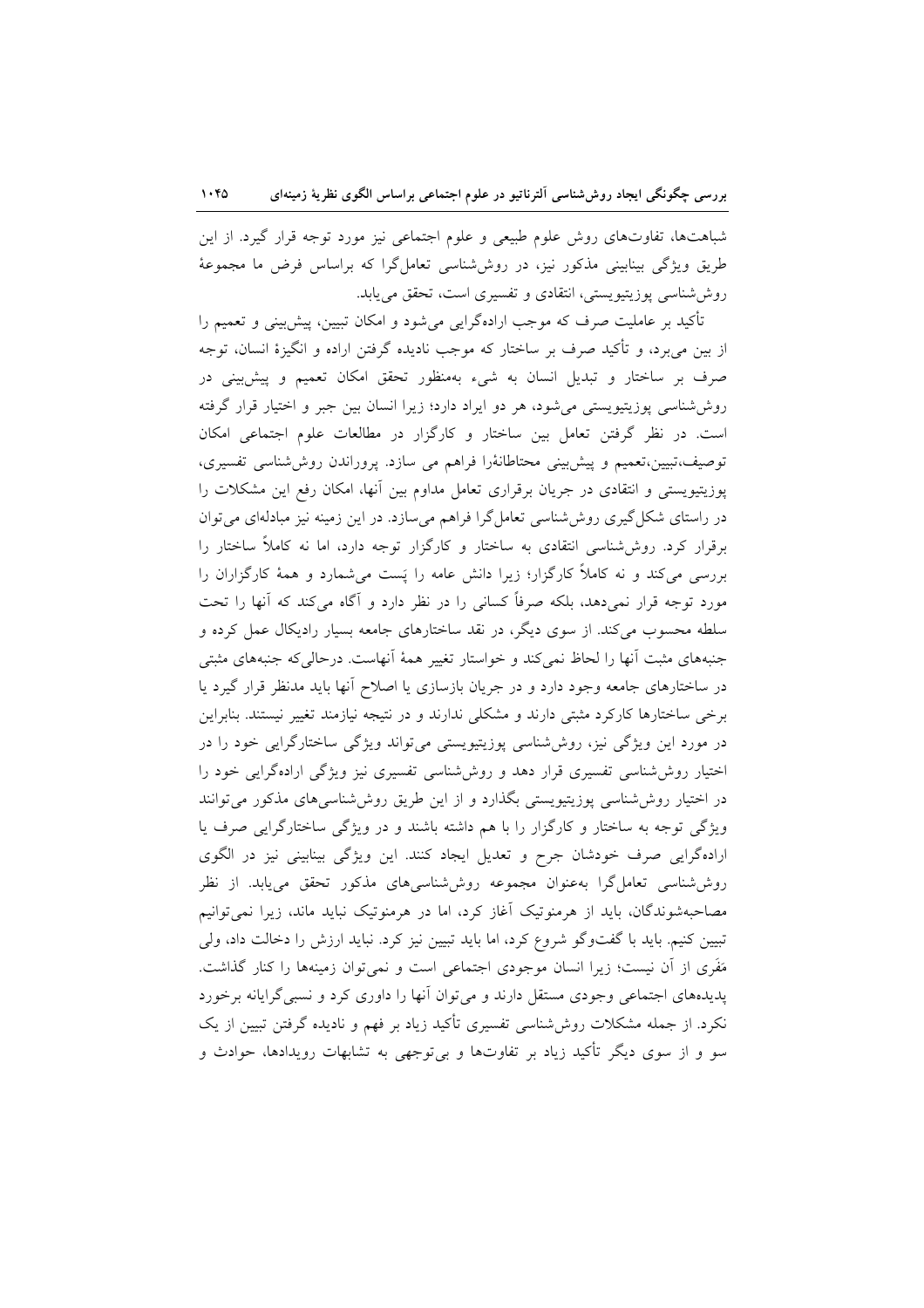اوضاع و احوال است؛ لازم است در حركت ميان روش شناسي پوزيتيويستي، انتقادي و تفسیری برای پرورش انها بهمنظور ارائهٔ روششناسی جامعتر، اندازه یا بُعد این ویژگیها، به حالت طبیعی درآید. روششناسی تفسیری میتواند ویژگی فهم خود را در اختیار روششناسی پوزیتیویستی قرار دهد و روششناسی پوزیتیویستی نیز میتواند ویژگی تبیین خود را در جریان مبادله در اختیار روش شناسی تفسیری قرار دهد و از این طریق ویژگی یکدیگر را اخذ و هم به فهم و هم تبیین توجه کنند. این ویژگی بینابینی نیز میتواند در الگوی روششناسی تعامل گرا تحقق یابد. از سوی دیگر با توجه به حساسیت روش۵نناسی انتقادی نسبت به تغییر و بهبود وضعیت اجتماعی، می تواند موانع ساختاری اعتلا و پیشرفت قشرهای مردم جامعه را فراهم کند. بنابراین مبادله بین دو ویژگی روششناسی انتقادی و تفسیری نیز (ویژگی تجویز روششناسی انتقادی و ویژگی توصیف روششناسی تفسیری) برای پروراندن دو روششناسی و استفاده از آنها در یژوهش علمی اهمیت زیادی دارد، زیرا این دو روش شناسی با تعامل با یکدیگر امکان درک عمیق ساختارها و کارگزاران اجتماعی را فراهم میسازند. از نظر مصاحبهشوندگان پژوهش حاضر، در علوم اجتماعی چه بسا تبیینها به پیش بینی نینجامد یا پیش بینی غلط از آب در اَید. پژوهشگر علوم اجتماعی پیش بینی بی طرفانه نمی کند، بلکه با پیش بینی حوادث و رویدادها تلاش دارد به تحقق آنها کمک کند. بیشتر پیش بینیهایی که در علوم اجتماعی می شود، با هدف این است که تحقق یابند. ازاین رو ما در مورد پیش بینی هایمان بی تفاوت نیستیم. می خواهیم پیش بینی هایمان تحقق یابد. بنابراین پیش بینی الزاماً در تبیین ریشه ندارد و پیش بینیها هم بی طرفانه مطرح نمی شوند. اما مهم ترین وظیفهٔ عالم اجتماعی انتزاع درست واقعیتهاست. روششناسی تفسیری و انتقادی میتوانند ویژگی تعمیم و پیش بینی را از روششناسی پوزیتیویستی اخذ کنند و از این طریق قوانینی با ثبات بیشتر نه کاملاً ثابت، برای علوم اجتماعی جستوجو کنند. روششناسی پوزیتیویستی نیز میتواند ویژگی توجه به موارد خاص و استثنایی را که پیش بینی و تعمیم را به هم میزند، از روششناسی انتقادی و تفسیری بگیرد و از این طریق در ویژگی پیشبینی افراطی خود را که بهدنبال قوانین لایتغیر در علوم اجتماعی است، جرح و تعدیل ایجاد کند و پیش بینیهای محتاطانهتری انجام دهد. این ویژگی توجه به عام و خاص نیز در الگوی روششناسی تعامل گرا که حاصل مبادلهٔ بین روششناسی های موجود بوده و الگوی جامع تر است، می تواند تحقق یابد. دفاع عملی یا كاربردى از نظرية انتقادى، مسئلهآميز است، چراكه بهنظر مى رسد نسبت به مسئلة صدق بي توجه است؛ حال أنكه بهنظر مي أيد كه حتى يك نظرية انتقادى نيز، بايد بهواسطة صدق آزمون شود. نظريه نبايد صرفاً به تغيير منجر شود، بلكه اين تغيير بايد پيشرفت باشد. اينكه چنین تغییری پیشرفت است یا خیر، به صادق بودن تبیین نظریه از شرایط اولیه وابسته است،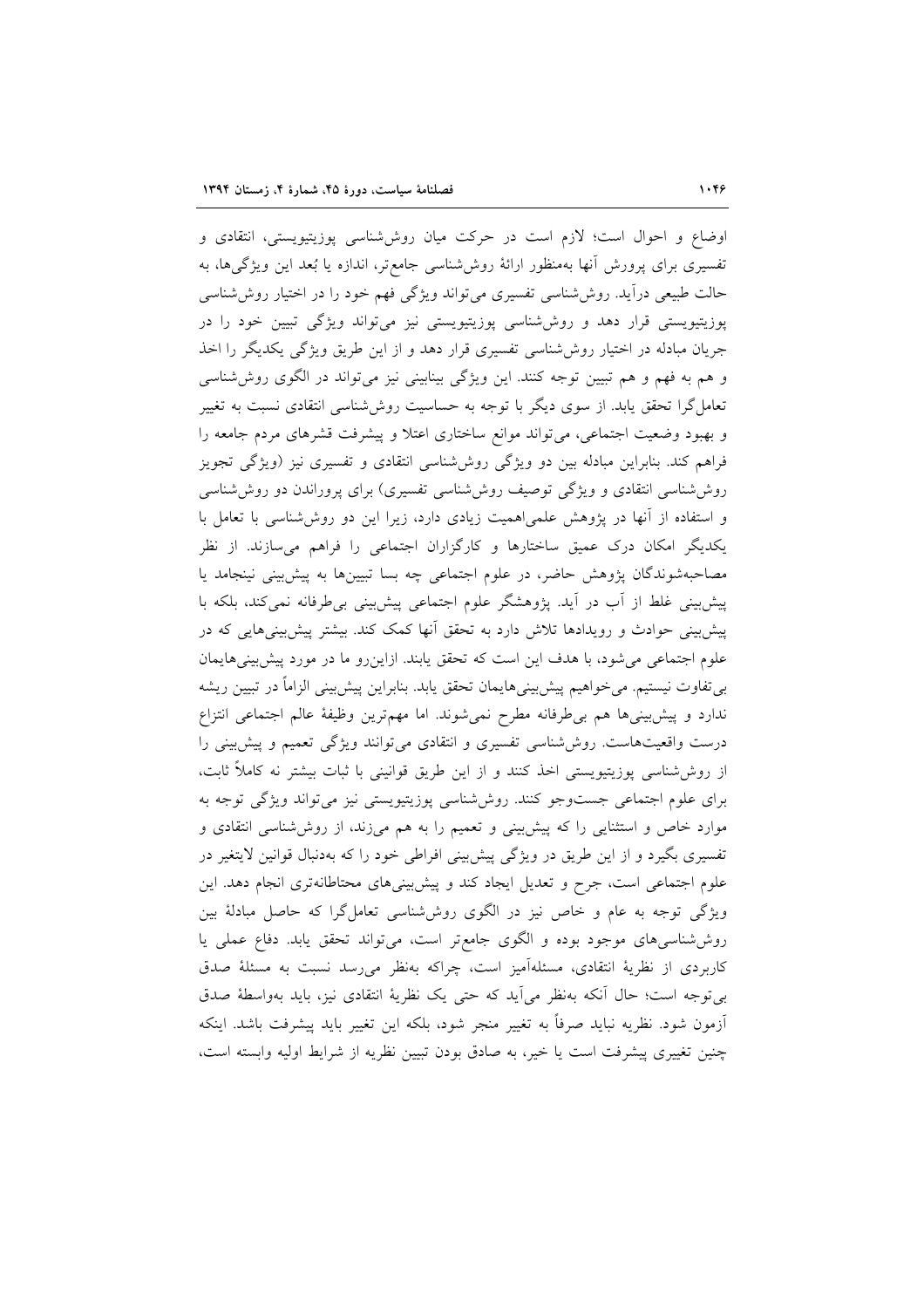براي مثال كارگران جهان بايد واقعاً سركوب شده باشند تا نظريهٔ انتقادي آنها را رهايي بخشد. اینکه آیا آنها سرکوب می شوند، مسئلهای مربوط به صادق بودن تبیین این نظریه از شرایط أنهاست. روششناسی انتقادی به مسئلهٔ صدق تبیینهایش از شرایط و حوادث بیتوجه است. در پروراندن این روششناسی لازم است این خلأ در روششناسی مذکور برطرف شود تا نتایج پژوهش معتبر براساس این روششناسی حاصل آید. بسیاری از فاعلان در برابر ادعای نظریهپردازان انتقادی که آنها خودفریفته یا کژفهم هستند، مقاومت میکنند؛ نه اینکه ادعای روششناسی انتقادی را بیذیرند، بلکه علیه ادعای آنها مقاومت میکنند. از دیدگاه آنها این ادعاها غیرعقلانی است. نظریهپردازان انتقادی بهجای اینکه مقاومت فاعلان را دلیلی بر بازنگری در نظریهٔ خود بدانند، آن را دلیلی برای بحث و بازاندیشی بیشتری در نظریههای سابق می پندارند. باید گفت اگرچه نظریهها در معنای وسیع تر خاص زمان و مکان معین اند، با وجود این مفاهیم عمده و فرضیهها باید بتوانند در برابر آزمایشهای مداوم مقاومت کنند. این آزمایشهای مداوم در جریان گفتمان پژوهشها و کاربردهای نظریه صورت میگیرد. بنابراین نظریه برای دستیابی به اعتبار نیاز به آزمون دارد و تنها زمانی که در برابر آزمون تاب آورد، می تواند وارد مباحث و اندیشههای گروههای اجتماعی و حرفهای شود. روششناسی پوزیتیویستی با تأکید بر أزمونپذیری فرضیههای پژوهش میتواند نظریههایی را که با روش کیفی از سوی روششناسی انتقادی و تفسیری مطرح شده است، به روش کمی به آزمون بگذارد و میزان اعتبار نظریهها را از این طریق تعیین کند روششناسی تفسیری و انتقادی نیز میتوانند با مطالعهٔ طبیعی موارد خاص الگوها و فرضیههای آگاهانهای را شکل دهند و در مجموع نظریههایی مطرح کنند و برای آزمون در اختیار روششناسی پوزیتویستی قرار دهند. از این طریق بین روش کمی، روششناسی پوزیتیویستی و روش کیفی روششناسی تفسیری و انتقادی نیز مبادله و تعاملی برقرار میشود و امکان ارائه و آزمون نظریه در کنار هم فراهم میشود. ترکیب متفاوت روش کمی و کیفی نیز نوع خاصی از روش است که در روششناسی تعاملگرا بهعنوان الگوی پیشنهادی این مقاله میتواند تحقق یابد. بنابراین، در کنار در نظر گرفتن دوگانگیهای موجود در مفاهیم و روششناسیها، لازم است نسبت عوامل دوگانه در نظر گرفته شود. با برقراری نسبت بین دوگانگیهای موجود بسیاری از مشکلات و اختلافات موجود بر سر مفاهیم و روششناسیها از بین می رود. در نظر گرفتن سه وجود اصیل و تفکیکناپذیر برای رفع دوگانگیهای موجود در روششناسی ضروری بهنظر می رسد. برای مثال یژوهشگران علاوه بر در نظر گرفتن فرد و جامعه، رابطه بین آن ها را نیز در نظر بگیرند.یعنی به فرد و جامعه و رابطه بین آن ها نیز اصالت داده شود. همچنین بین روش کمی و روش کیفی نسبت بین آن ها نیز در نظر گرفته شودو نیز بین مکان و زمان جهت در نظر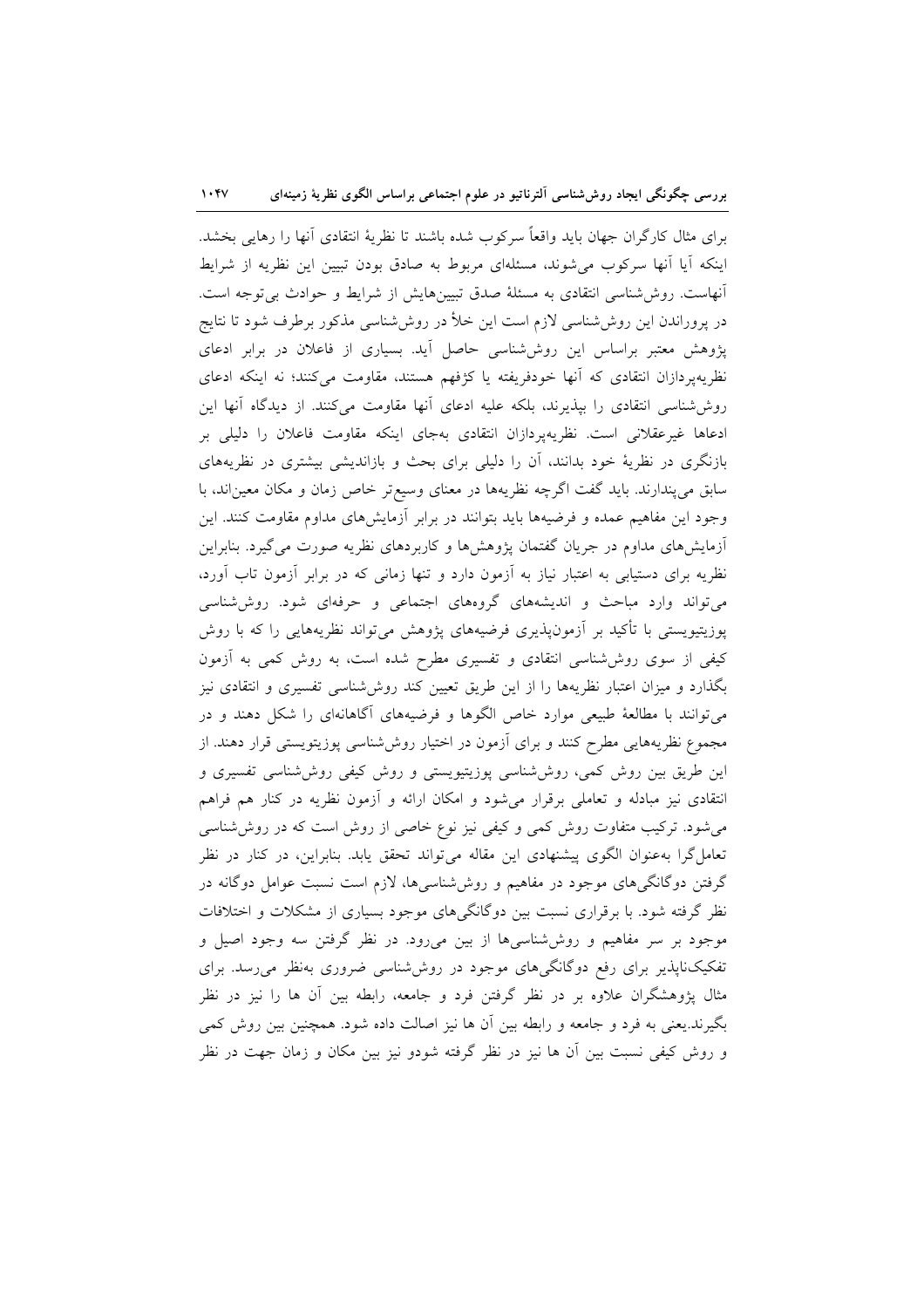گرفته شود و از این طریق دعوای متفکران بر سر اصالت به فرد است یا جامعه یا به روش کمی هست یا روش کیفی و… در علوم اجتماعی کمرنگ شود یا از بین برود.

#### يادداشت تحليلى سوم

مفهوم جالب دیگر که اهمیت بیشتری در کدگذاری داشت، «ترکیب متفاوت روش کمی و کیفی» است. منظور از آن چیست؟ روش ترکیب متفاوت کمی و کیفی، برای جلب نقاط قوت هر یک از روش،های کمی و کیفی بهمنظور رفع مشکلات روش دیگر استفاده میشود. هر دو روش از مشکلات فنی مشترک رنج میبرند. یکی از مشکلات فنی به واکنش افراد مورد مطالعه بر میگردد. برای غلبه بر محدودیتهای موجود در روش کمی و کیفی، هر کدام از این روشها به دیگری وابستهاند. اگر دانشمندان علوم اجتماعی بهدنبال استانداردسازی در کار علمی باشند، هیچکدام از روشهای مذکور همهٔ استانداردها را در بر نمی گیرد. پژوهشگرانی که دغدغهٔ عینیت، کلیت و تعمیم و قابل اتکایی یافتههای خود را دارند، از روش کمی استفاده میکنند. یکی از اشکال مهم تکنیکها یا روشهای کمی این است که فرایند جمع آوری دادهها متفاوت از فرایند تحلیل است. بعضی از تکنیکها یا روشها مانند مصاحبهها یا مشاهدات می توانند هم به روش کیفی و هم به روش کمی تفسیر شوند. به هر حال بعضی روش ها مانند تستهای روانشناسی و نمونهگیری مشارکتی بهطور معمول در روش کمی استفاده شدهاند. هر دو روش کمی و کیفی قوتها و ضعفهای خاص خود را دارند. یکی از نقاط قوت روشهای کمی این است که می توانند موقعیتهای زیادی را دربرگیرند. در مجموع روشهای کمی، زودبازده و مقرون به صرفهٔ اقتصادی هستند. این روشها برای پژوهشگرانی که منابع و زمان محدودی در اختیار دارند، مناسباند. همچنین روشهای کمی زمانی که نتایج آماری مورد تأکید بوده، مناسبترند. از ضعفهای روشهای کمی نیز میتوان به انعطافنایذیر و تصنعی بودن آنها اشاره کرد؛ یعنی موضوع مورد مطالعه در شکل طبیعی اّن مطالعه و بررسی نمی شود. همچنین روشهای کمی فهم اندکی از فعالیتها و رفتارهایی را که توسط مردم انجام میگیرد بهدست میدهند. در نتیجه پیش بینی هر گونه تغییر در وضعیت آینده را دشوار می سازند. ضعفهای روشهای کمی، در بیشتر مواقع نقاط قوت روشهای کیفی محسوب می شوند، زیرا روش های کیفی اغلب به فرایندهای تغییرات توجه دارند و از طریق مصاحبه و مشاهده با مردم فهم بهتر و عمیقتری از معانی مردم ارائه میدهند. به این دلایل روشهای کیفی ابزار بهتری برای پژوهشگرانی محسوب می شوند که بهدنبال ارائهٔ نظریه در پایان پژوهش خود هستند. علاوهبر اینها، از طریق مصاحبه و مشاهدهٔ مردم، فرایند یژوهش در محیط طبیعی انجام می گیرد، بدون اینکه ایجاد محیط مصنوعی در کار باشد. اما روش های کیفی علاوهبر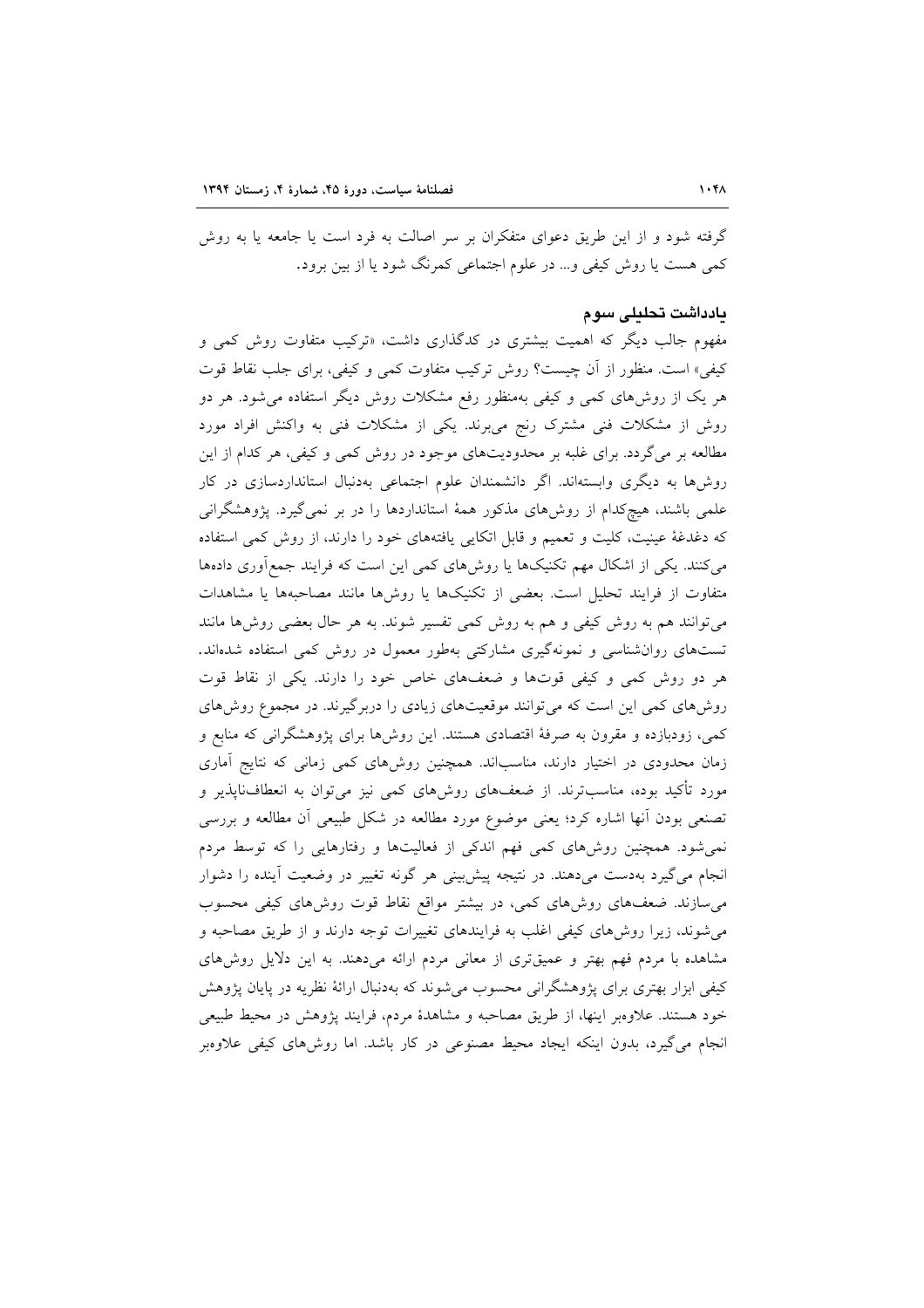قوتها، ضعفهایی نیز دارند؛ زیرا فرایندهای مشاهده و مصاحبهٔ عمیق برای جمع[وری دادهها می تواند وقت و منابع زیادی را به خود اختصاص دهد. بنابراین روش۵مای کیفی برای مطالعاتی که منابع و وقت محدودی دارند، مناسب نیستند. در بیشتر موارد، یک پژوهش میتواند از روشهای ترکیب کمی و کیفی استفاده کند. برای مثال روش یک پژوهش میتواند با یکی از روشهای کمی شروع شود تا حقایق مناسبی را جمع[وری کند و فهم کلی را از موضوع مورد بررسی بهدست آورد. سپس یکی از روشهای کیفی بهکار گرفته شود تا فهم عمیقتری از موضوع که با روشهای کمی بهطور کلی فهم شده است، بهدست آید. در مجموع فهم هر دو نوع روش به شناسایی شیوههایی کمک میکند که این دو روش مکمل یکدیگر و نه در تضاد با یکدیگر دیده شوند. در چنین حالتی میتوان از ترکیب روشهای کمی و کیفی به الگوی فرایند دست یافت که در مقالهٔ حاضر آن را ترکیب متفاوت روش کمی و کیفی نامگذاری كر ديم.

## کدگذاری محوری

این اشخاص در قالب یک متن به ما میگویند روششناسی الترناتیو و بومی در علوم اجتماعی چیست، چگونه میتوان أن را ایجاد کرد و چرا ضرورت دارد. اما هنگام تحلیل دادهها، این متن را به مفاهیمی بر میگردانیم که جانشین آن کلمات مصاحبهشوندگان میشوند. مانند تکثر روششناسی و سردرگمی در انتخاب نوعی از روششناس*ی،* برقراری تعامل بین روششناسیهای موجود، نگریستن به هر چیز در بستر خودش، روششناسی آلترناتیو، روششناسی تعاملگرا، تأثیر متقابل روش و موضوع بر یکدیگر، ترکیب متفاوت روش کمی و کیفی، روششناسی تعاملگرا رفعکنندهٔ نیازهای پژوهشی، اعتبار روششناسی بومی بهدلیل تکثر فرهنگی و ناقص بودن هر یک از روششناسیهای موجود در علوم اجتماعی، افق خاص داشتن روششناسی بومی و پروراندن روششناسی های موجود در علوم اجتماعی با توسل به این مفاهیم که میتوانند مقولهٔ فرعی مقولهٔ اصلی روششناسی آلترناتیو و بومی باشند، روششناسی آلترناتیو و بومی را در علوم اجتماعی توضیح میدهیم. برای تمام این کدها از لحاظ بُعد حد تعیین کردهایم. برای مثال «تکثر» روششناسی و «سردرگمی» در انتخاب نوعی از آن، نگریستن به هر چیز «در بستر خودش»، روششناسی اَلترناتیو «روششناسی تعامل گرا»، «تأثیر متقابل» روش و موضوع بر یکدیگر، «برقراری تعامل» بین روششناسیهای موجود، «افق خاص داشتن» روش شناسی بومی، «ترکیب متفاوت» روش کمی و کیفی، روش شناسی تعامل گرا «رفع کنندهٔ نیازهای پژوهشی» اعتبار روششناسی بومی بهدلیل «تکثر فرهنگی»، و «ناقص بودن» هر یک از روششناسیهای موجود در علوم اجتماعی. بنابراین هنگام تحلیل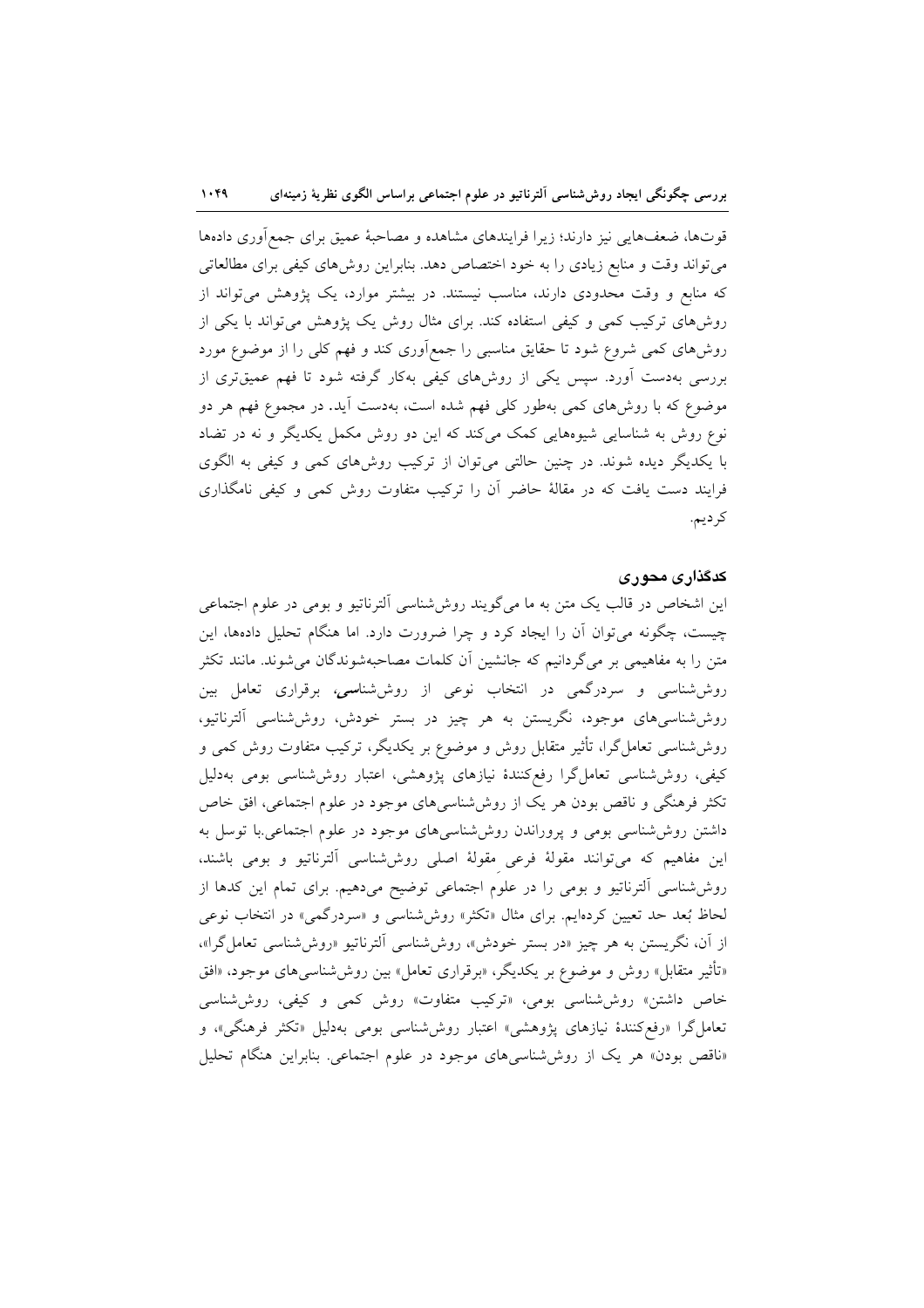دادهها، در واقع دو سطح از توضیح وجود دارد؛ یکی تحلیل کلماتی که بر زبان پاسخگو رفته است که در مرحلهٔ کدگذاری باز انجام میگیرد و دیگر در سطح مفهومسازی ما از این کلمات که در مرحلهٔ کدگذاری محوری انجام میپذیرد. «روششناسی آلترناتیو و بومی در علوم اجتماعی» چیزی است که مصاحبهشوندگان آن را نوع روششناسی ممکن در علوم اجتماعی محسوب مي كنند. برگردان ما و تعريفمان از اين پديده (روششناسي آلترناتيو و بومي) يا آنچه در این موقعیت در جریان است، آن است که این شرایط ساختاری با راهبرد یا عمل/ تعاملهای مختلف از جمله نزدیک کردن افق روششناسیهای موجود به یکدیگر، برقراری تعامل بین روششناسیهای موجود، پروراندن روششناسی انتقادی و تفسیری و ترکیب متفاوت روش کمی و کیفی ایجاد میشود؛ یعنی اینها صرفاً برخی از مقولههای هستند که به نظر مصاحبهشوندگان، هماكنون مى توان براى ايجاد روششناسى الترناتيو و بومى از آنها استفاده کرد. ازاین رو لازم است با برقراری عامل و مبادله میان روش شناسی های موجود، ویژگیها و ابعاد بیشتری از روششناسی مذکور را بشناسیم و آنها را بپرورانیم. این تفسیر ما از رويداد است.

#### مدل نظری روششناسی آلترناتیو و بومی

در دادهها، این مقولهها بهعنوان مقولههای فرعی مربوط به مقولهٔ اصلی انتخاب شدند و مدل نظری بهوجود آمد. شرایط عِلی از این اطلاعات بهدست آمد که به شکل گیری تجارب خاصی در زمینهٔ تعامل روششناسیهای موجود در علوم اجتماعی انجامید. این شرایط عِلی عبارتند از: ١. تکثر روششناسی، ٢. سردرگمی در انتخاب نوع روششناسی، ٣. ناقص بودن هر یک از روششناسیهای موجود در علوم اجتماعی و ٤. تکثر فرهنگی. راهبرد یا عمل/ تعامل برای ایجاد شرایط ساختاری، به سه شکل «برقراری تعامل میان روششناسی های موجود، پروراندن روششناسی انتقادی و تفسیری و ترکیب متفاوت روش کمی و کیفی» صورت می گیرد. این راهبردها تحت تأثير شرايط زمينهاى و موقعيتى خاصى قرار گرفتند. اين علائم زمينهاى عبارتند از بُعد یا قلمرو، تکرار، شدت، زمان براساس تکرار مقولههای فرعی بهعنوان ویژگی مقولهٔه اصلی، علائم زمینه و موقعیت شکل گرفته است: از ابتدای شکل گیری روششناسی ترکیبی، بحث ایجاد روششناسی اَلترناتیو و جامع که نواقص روش کمی یا کیفی صرف یا روششناسی های موجود را نداشته باشد، مطرح بوده است. قلمرو یا ابعاد روششناسی آلترناتيو و بومي از علوم اجتماعي و علوم انساني تا علوم تجربي و رياضي متفاوت بوده است. روششناسی آلترناتیو، روند یا فرایندی است که همواره در تکرار بوده و شدت آن با گذشت زمان در محافل علمی، از کم تا زیاد متفاوت بوده است. زمان مطرح شدن روششناسی ترکیبی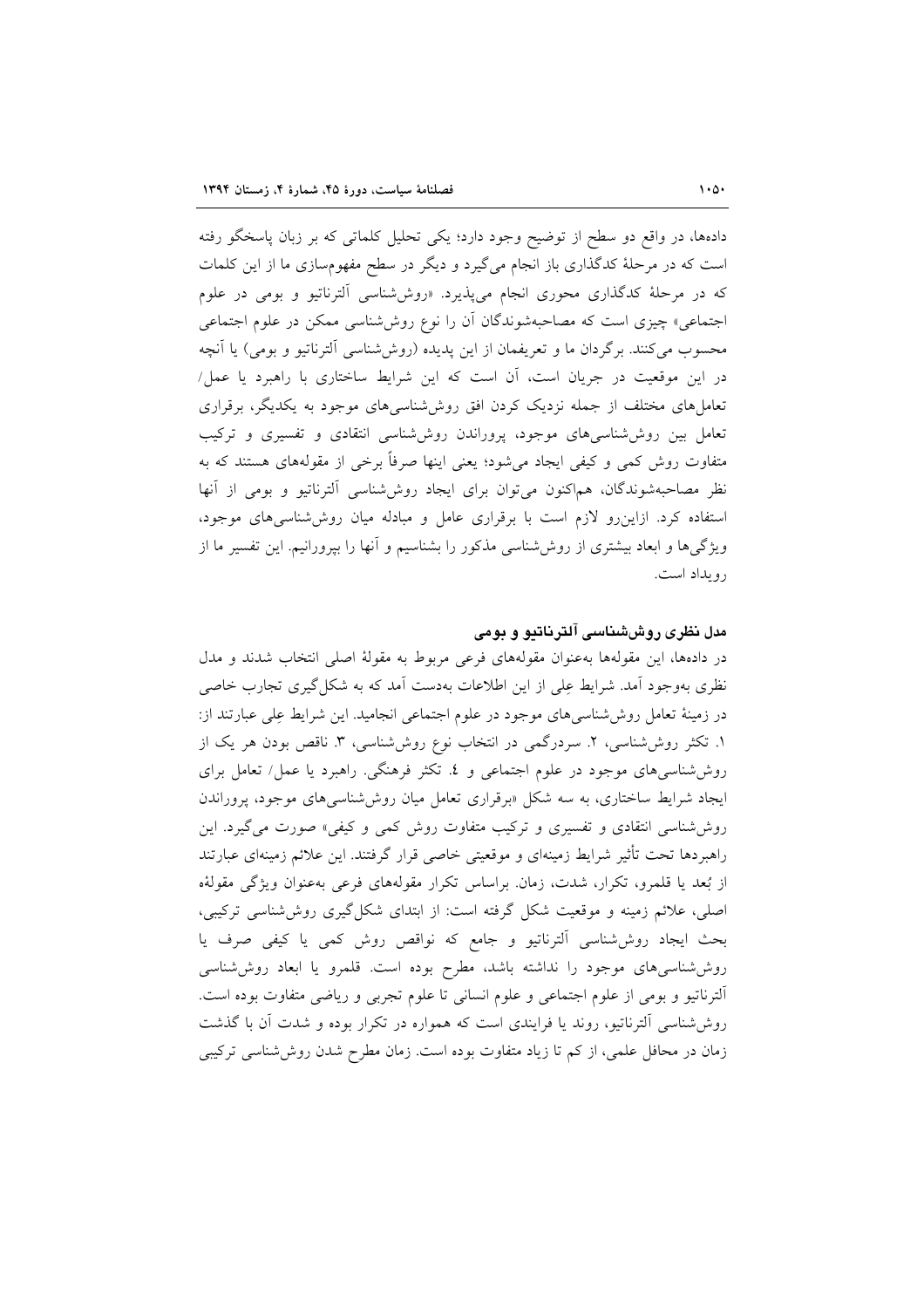بهعنوان روش(شناسی الترناتیو، از دهههای آخر قرن بیستم تا اکنون به شیوههای مختلف نوسان داشته است. با توجه به کاستیهایی که در استفاده از هر کدام از روششناسی کمی و کیفی بهتنهایی مطرح است، زمینهٔ ظهور رویکرد پراگماتیستی ایجاد شده است. مقوله یا پدیدهٔ روششناسی آلترناتیو در علوم اجتماعی از نظر شدت، تکرار، مدت و ابعاد متفاوت بوده و ادامه یافته است و براساس پژوهش انجامگرفته، نوعی خاص از روششناسی الترناتیو و بومی، یعنی روششناسی تعامل گرا بهعنوان ساختار، به جامعهٔ علمی پیشنهاد می کنیم. علاوهبر زمینه و موقعیت، شرایط مداخلهگری نیز وجود داشته است. شرایطی که بر برقراری تعامل بین روششناسیهای موجود و ترکیب متفاوت روش کمی و کیفی تأثیر میگذارد. براساس نقش مقولههایی مانند «تأثیر متقابل موضوع و روش بر یکدیگر، نگریستن به هر چیز در بستر خودش و افق خاص داشتن روش بومي» در كدگذارى، به اين ترتيب شرايط مداخلهگر شناسایی شدند. پیامد عمل/تعامل، برای برخورد با شرایط ساختاری مسئلهدار موجود در علوم اجتماعی، به شکل گیری روششناسی اَلترناتیو و بومی در علوم اجتماعی منجر میشود. عمل/تعامل های جدیدی نیز پس از شکل گیری روششناسی آلترناتیو و بومی رخ خواهند داد که پیامدهای آنها نیز میتواند متعدد باشند.

#### نتىجە

این پژوهش ترکیب متفاوت روش کمی و کیفی بهصورت متفاوت را بهمنزلهٔ الگوی فرایندی برای ایجاد الگوی روششناسی تعامل گرا بهعنوان ساختار، ارائه داد. مشخص شد هر یک از ویژگیهای روششناسیهای پوزیتیویستی، تفسیری و انتقادی زیرمجموعهٔ *روش شناسی* تعا*مل گرا* به عنوان الگوی ساختاری پیشنهادی این مقاله، هستند. در الگوی روش شناسی تعامل گرا، عینیت و ذهنیت، فهم و تبیین و پیش بینی، خاص گرایی و عامگرایی، ثبات و تغییر در پدیدههای اجتماعی، ساختار و کارگزار، روش کمی و روش کیفی، تفاوت و تشابه روش علوم طبیعی و علوم اجتماعی، بی طرفی علم و اَمیختگی علم با ارزشها، توصیف و تجویز و تبیین، نظریه و عمل و… و نسبت بین ویژگیهای مذکور اصیل هستند و از این طریق دوئیت انگاری را کنار می گذاریم و صرفاً نمیگوییم یکی از ویژگیهای مذکور اصیل است، بلکه در عین پذیرش اصالت موارد مذکور، نسبت و رابطهٔ بین ویژگیهای مذکور را نیز، اصیل میدانیم. در صورت تحقق این امر، شاهد رفع نظام دوارزشی یا دوالیسم در روششناسی علوم اجتماعی خواهیم بود و از این طریق روش شناسی جامع تر و غنی تری نیز برای مطالعهٔ موضوعات علوم اجتماعی خواهیم داشت؛ زیرا موضوعات علوم اجتماعی بر خلاف دیدگاه روششناسی پوزیتیویستی، انتقادی و تفسیری تنها یک موضوع خاص نیستند، بلکه شامل ساختارها، افراد،